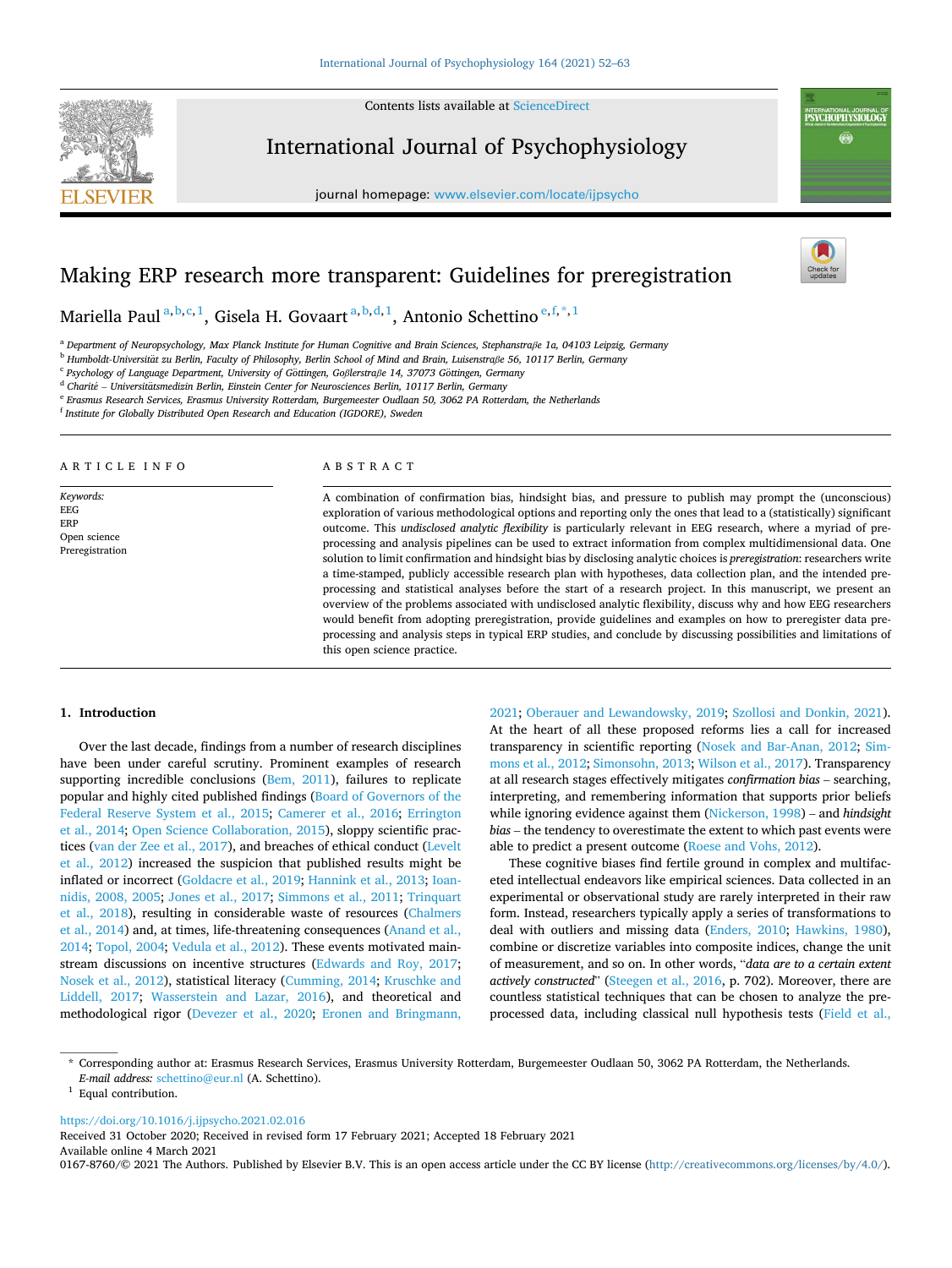[2012; Judd et al., 2017a](#page-9-0)) and their robust counterparts ([Wilcox, 2016](#page-11-0)), Bayesian parameter estimation [\(Kruschke, 2014; McElreath, 2018](#page-10-0)), and more. This myriad of choices that researchers have to make during the research process is referred to as *analytic flexibility*. 2 Often, the rationale behind the selection of data preprocessing and analysis pipelines – e.g., the selection of cut-off values when identifying outliers or the choice of a particular statistical technique<sup>3</sup> – is not properly described. This is not necessarily due to blind following of "statistical rituals" [\(Gigerenzer,](#page-9-0)  [2004\)](#page-9-0), because there may very well be multiple reasonable processing steps that can be applied to the same dataset ([Steegen et al., 2016\)](#page-11-0). Thus, analytic flexibility per se does not necessarily lead to unverifiable or incorrect knowledge (see also [Devezer et al., 2020\)](#page-9-0). Instead, problems arise when methodological choices on preprocessing pipelines and statistical analysis are not transparently reported. Below we describe how *undisclosed* analytic flexibility may influence the interpretation of results in human electrophysiology research.

# *1.1. Undisclosed analytic flexibility in human electrophysiology research*

Magneto- and electroencephalographic (M/EEG) signals are complex and multidimensional: space, time, and frequency – assessed via indices such as activity magnitude, connectivity, and network properties ([Kida](#page-10-0)  [et al., 2016\)](#page-10-0) – interact with experimental designs of various complexity, often resulting in a large number of independent and dependent variables. The raw signal recorded by electrodes (and magnetometers) must undergo a series of preprocessing steps that magnify cerebral activity against environmental noise ([Cohen, 2014](#page-9-0); [Hansen et al., 2010;](#page-9-0) [Luck,](#page-10-0)  [2014\)](#page-10-0). Offline modifications of the continuous EEG signal include: (*i*) rereferencing to the activity of specific electrodes or the average activity of all electrodes on the scalp; (*ii*) interpolation of noisy channels; (*iii*) high-, low-, or band-pass filtering; (*iv*) correcting or rejecting physiological artifacts (e.g., blinks, muscular activity); (*v*) removal of baseline activity; and *(vi)* segmentation into epochs around the event(s) of interest ([Luck,](#page-10-0)  [2014\)](#page-10-0). Needless to say, there is considerable flexibility at each of these steps: (*i*) popular reference methods include vertex, linked mastoids or ears, average reference, and Reference Electrode Standardization Technique (for reviews, see [Dong et al., 2019](#page-9-0); [Liu et al., 2015](#page-10-0)), and their choice is not always obvious with respect to the experimental design or dependent variables of interest; (*ii*) channel interpolation – e.g., nearest neighbor [\(Shepard, 1968](#page-11-0)), thin-plate spline [\(Harder and Desmarais,](#page-9-0)  [1972\)](#page-9-0), spherical spline ([Perrin et al., 1989\)](#page-10-0), 3-D spline ([Law et al., 1993\)](#page-10-0) – is also a potential source of stochastic error ([Fletcher et al., 1996](#page-9-0)), and its choice is often left to the software used for preprocessing; (*iii*) there are many different filter types available and considerable flexibility in setting the exact parameters for the filter, e.g., the cut-off frequency, transition width, etc.; moreover, common filtering techniques can severely distort the signal (e.g., [Kappenman and Luck, 2010](#page-9-0)), which even led some to propose their exclusion from preprocessing pipelines in

tional methods.

specific experimental designs ([VanRullen, 2011](#page-11-0); but see [Rousselet,](#page-11-0)  [2012;](#page-11-0) Widmann and Schröger, 2012); (iv) there is a large number of artifact detection, correction, and rejection techniques (for a review, see [Jiang et al., 2019](#page-9-0)), each with its own expected user input (e.g., from tweaking a few parameters in a fully automated algorithm to visual inspection of epochs for manual removal); (*v*) for baseline correction, the selected time window can vary in length and location (i.e., more proximal or distal from the event of interest); also, traditional baseline correction can bias scalp topographies ([Urbach and Kutas, 2006\)](#page-11-0), which may lead researchers to favor other techniques, for example including the baseline interval as a predictor in a GLM-based statistical approach ([Alday, 2019](#page-8-0)). Finally, the *order* in which some of the above mentioned steps are performed may distort the resulting waveforms, e.g., filtering epoched instead of continuous EEG data may create edge artifacts, particularly when using inappropriate filter types or cut-off values ([Luck, 2014,](#page-10-0) pp. 247–248; see also [Widmann et al., 2015](#page-11-0)).

Recent papers directly demonstrated that analytic flexibility may influence the results and interpretation of electrophysiological data. [Robbins et al. \(2020\)](#page-11-0) applied four preprocessing pipelines ([Bigdely-](#page-8-0)[Shamlo et al., 2020a](#page-8-0); [Chang et al., 2020](#page-8-0); [Winkler et al., 2011\)](#page-11-0) to a large and heterogeneous EEG dataset containing 7.8 million event-related epochs [\(Bigdely-Shamlo et al., 2020a\)](#page-8-0). There were differences in the spectral characteristics of the processed signals, attributable to the different artifact correction procedures across preprocessing pipelines. In addition, small parameter deviations in otherwise very similar artifact correction algorithms were shown to distort the signal, especially in low frequency bands. Calculation of event-related epochs was also affected by specific steps in the selected preprocessing pipeline: for example, outlier detection algorithms may be incorporated in some pipelines (e. g., [Bigdely-Shamlo et al., 2020b\)](#page-8-0) but not in others.

Another example pertains to the error-related negativity (ERN). This ERP component of negative polarity peaks  $\sim$ 80–150 milliseconds after an erroneous motor response in speeded tasks, is largest at midline frontal and central electrode sites, and originates from the anterior cingulate cortex [\(Falkenstein et al., 1991](#page-9-0); [Gehring et al., 1993\)](#page-9-0). A recent paper [\(Sandre et al., 2020](#page-11-0)) highlighted cross-study variability in the selection of reference location, baseline correction, and electrode site from which signal amplitudes were measured. The authors systematically compared 72 preprocessing pipelines to examine their effects on the resulting ERN amplitude. Results showed that different preprocessing choices had a remarkable influence on the within- and betweensubject effects typically assessed in ERN research – i.e., post-error slowing and gender differences –, with mastoid reference, distal baseline correction periods (i.e., further away from the time-locked response), single electrode site, and peak-to-peak amplitude measures leading to larger estimated differences between conditions (see also [Klawohn et al., 2020](#page-10-0); Šoškić et al., 2020).

Thus, EEG researchers routinely deal with a large number of "forking paths", which are seldom constrained for theoretical reasons: they have at their disposal a considerably long list of data transformation steps (each with its own challenges and complexities) which can lead to a different interpretation of the results. Quoting [Sandre et al. \(2020\):](#page-11-0) "*[...] different ways of processing the same data can lead researchers to different conclusions, demonstrating yet again that transparency of all processing decisions is a necessity.*" (p. 35). We concur: transparently reporting all analytic choices would increase study reproducibility and, more generally, the trustworthiness of the electrophysiological literature.

As mentioned before, researchers (just like other human beings) tend to shape their analytic choices with the (largely implicit) aim to confirm their prior beliefs, and post-hoc justification of said choices is rationalized under the "illusion of objectivity" ([Kunda, 1990](#page-10-0); [Pyszczynski and](#page-10-0)  [Greenberg, 1987\)](#page-10-0). EEG researchers are not immune to the pitfalls of confirmation bias and hindsight bias: for example, they may be thinking that all preprocessing and analysis choices were determined *a priori*  while they may have been at least partly based on seeing the data. [Sandre et al. \(2020\)](#page-11-0) suggest that "*a single processing stream should be* 

<sup>2</sup> Readers may be familiar with other terms, such as *researcher degrees of freedom* [\(Simmons et al., 2011\)](#page-11-0) or *garden of forking paths* (Gelman and Loken, [2013\)](#page-9-0), which refer to *all* choices that researchers make throughout their workflow, including hardware and software selected for data collection and analysis, the type and number of stimuli presented to participants, and much more. These choices can have tangible consequences on study results and interpretation. For instance, the same analysis pipeline on the same dataset can lead to quantifiably different results when run with different software [\(Bowring](#page-8-0)  [et al., 2019](#page-8-0); see also [Eklund et al., 2016](#page-9-0)). Typically, larger and more homogeneous samples of both participants and stimuli increase statistical power [\(Judd et al., 2017b\)](#page-9-0), and ignoring these sources of variability in the applied statistical model has a direct impact on the generalizability of the results from a particular dataset to other (hypothetically similar) scenarios [\(Yarkoni, 2020\)](#page-11-0). Throughout this paper, we limit our discussion to analytic flexibility during the preprocessing and analysis phases of the research cycle.<br><sup>3</sup> Although more robust methods are often justified in comparison to tradi-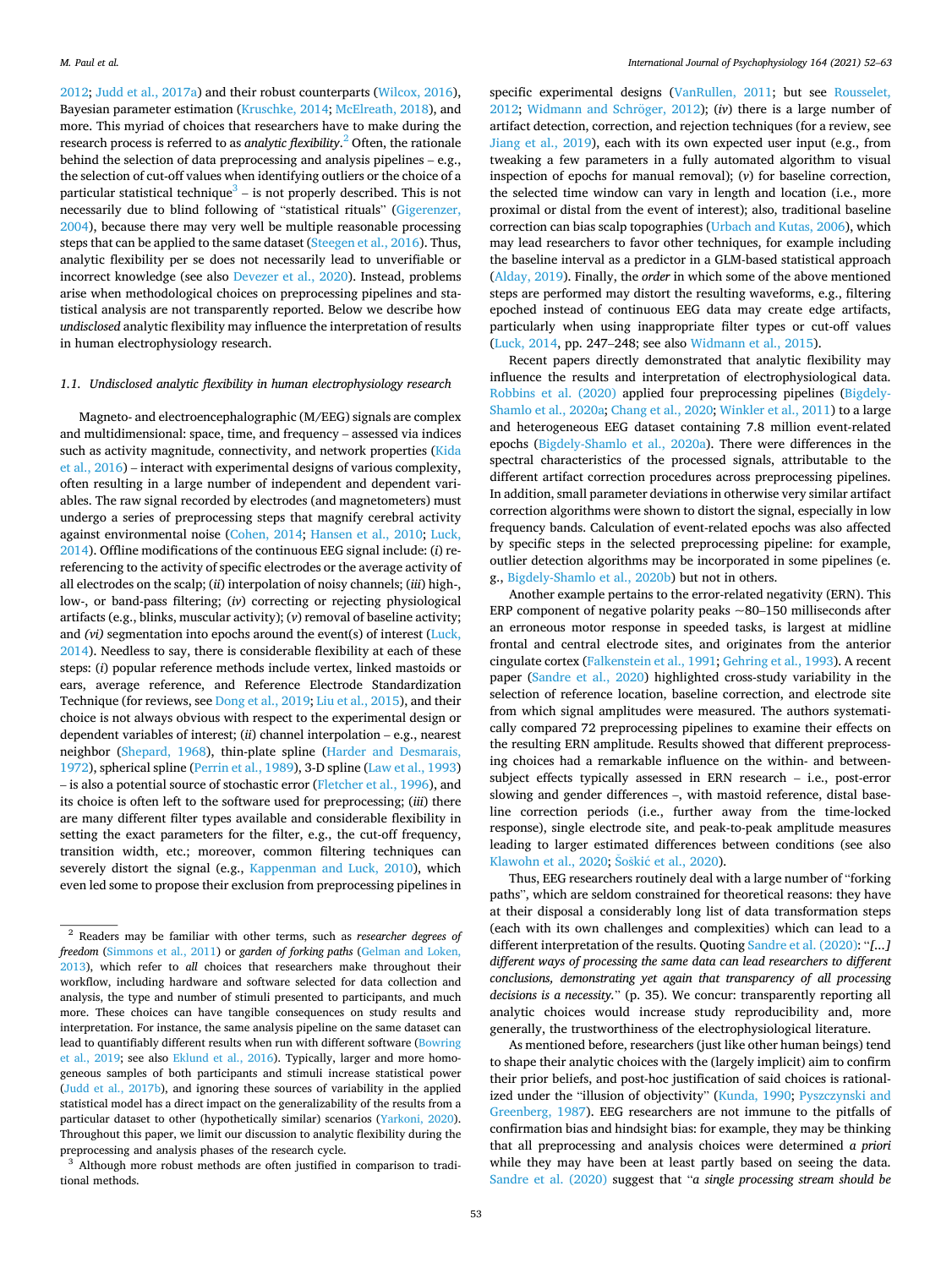<span id="page-2-0"></span>*finalized before any analyses are undertaken*" (p. 35). In other words, confirmation bias and hindsight bias cannot take place if analytic choices are not only determined *before* the data are collected but also *transparently reported*. This practice is called preregistration.

# **2. Preregistration**

Preregistrations are time-stamped, (eventually) publicly accessible documents with hypotheses, data collection plan, and/or intended preprocessing and statistical analyses, written before the start of a research project.<sup>4</sup> In other words, researchers commit to one among many ways in which the study can be conducted and analyzed. This document is uploaded on a trusted online repository – e.g., Open Science Framework (*OSF*; [https://osf.io/\)](https://osf.io/), [ClinicalTrials.gov](http://ClinicalTrials.gov) ([https://clinicaltr](https://clinicaltrials.gov/)  [ials.gov/](https://clinicaltrials.gov/)), American Economic Association's registry for randomized controlled trial (*AEA RCT Registry*; [https://www.socialscienceregistry.](https://www.socialscienceregistry.org/)   $\log$ ) –, which assigns it a date and time. The protocol is made public immediately or after an embargo period. Date and time of submission ensure that the research plan was devised before starting the study.

The popularity of preregistration has skyrocketed in recent years: for example, the number of publicly available preregistrations uploaded on the OSF went from 38 in 2012 to 36,675 in 2019 ([Bakker et al., 2020](#page-8-0)). Many journals now explicitly encourage this practice by awarding "preregistration badges" [\(https://osf.io/tvyxz/;](https://osf.io/tvyxz/) see [Kidwell et al.,](#page-10-0)  [2016\)](#page-10-0), including *Psychological Science* and *Cortex* (for a full list, see [https://tinyurl.com/COS-badges\)](https://tinyurl.com/COS-badges).

#### *2.1. Advantages of preregistration*

The advantages of preregistering research plans are manyfold. First and foremost, preregistration can be seen as an additional tool to effectively achieve as much transparency as possible (see also [Navarro,](#page-10-0)  [2020\)](#page-10-0), ultimately increasing verifiability at all stages of the research cycle ([Resnik, 2005](#page-11-0); [Lupia and Elman, 2014](#page-10-0); see also [Merton, 1942](#page-10-0)). Researchers are expected to abide by ethical principles that are functional to the epistemic goals of science: advancing human knowledge by describing nature, developing theories and hypotheses that allow the generation of reliable predictions, and eliminating errors and biases ([Resnik, 2005\)](#page-11-0). Openness is one of these foundational principles: "*Scientists should share data, results, methods, ideas, techniques, and tools. They should allow other scientists to review their work and be open to criticism and new ideas*." [\(Resnik, 2005](#page-11-0), p. 52). Other open science practices – e.g., sharing study protocols, materials, raw data, and analysis code – directly follow from this principle. Preregistration additionally offers the possibility to document the rationale behind theoretical and methodological choices, useful not only in quantitative but also qualitative disciplines ([Haven and Van Grootel, 2019](#page-9-0)). In addition, deviations from the original design (e.g., discrepancies between planned and actual sample size, unforeseen moderators, flexible exclusion criteria) can be more easily identified, effectively counteracting selective outcome reporting ([Goldacre et al., 2019](#page-9-0); [John et al., 2012](#page-9-0); [Simmons et al., 2011](#page-11-0)). Furthermore, the presence of public, traceable evidence of the original plan exposes (and possibly mitigates) confirmation bias and hindsight bias.

Preregistration allows researchers to specify the rationale and hypotheses of the study while also maintaining flexibility with respect to additional analyses conducted after seeing the data, provided that they are included in a different section of the final manuscript. This precludes presenting any hypotheses generated after observing the data as if they were *a priori*, or "hypothesizing after the results are known" (HARKing; Kerr,  $1998$ ).<sup>5</sup> This practice is particularly difficult to identify in published papers because readers can only access what the authors reported after collecting, analyzing, and interpreting the data, without knowing whether the hypotheses described in the introduction were originally unanticipated (or even considered implausible) until reassessed in light of the collected empirical evidence. This problem is magnified by the fact that, at least in some research fields, theoretical frameworks and hypotheses are often underspecified, which decreases their explanatory power and predictive utility [\(Meehl, 1967](#page-10-0); [Muthukrishna and Henrich,](#page-10-0)  [2019;](#page-10-0) [Szollosi and Donkin, 2021;](#page-11-0) [van Rooij and Baggio, 2021\)](#page-11-0).

It has also been argued ([Nosek et al., 2019, 2018](#page-10-0)) that preregistration can contribute to mitigating publication bias in the academic literature ([Nissen et al., 2016;](#page-10-0) [Rosenthal, 1979;](#page-11-0) [Scargle, 2000](#page-11-0)), since research plans are discoverable regardless of whether the final report is ultimately published in peer-reviewed journals. Yet, in our opinion, publication bias can only be effectively mitigated when *results* are published regardless of study outcome, that is, via Registered Reports (see *[Section](#page-6-0)  [4.1](#page-6-0)*) or journals that publish studies based on scientific rigor rather than their outcome (see *[Section 4.2](#page-6-0)*). Nonetheless, discoverability of research plans is a useful step in making the entire research process discoverable. Importantly, preregistration is not only helpful when hypotheses are tested or *p*-values are reported [\(McPhetres, 2020](#page-10-0)), but also for exploratory<sup>6</sup> and qualitative research (Dirnagl, 2020; Haven and Van Grootel, [2019\)](#page-9-0) and when using other statistical procedures (e.g., specify and justify in advance what priors will be used in a planned Bayesian analysis; see [Depaoli and van de Schoot, 2017\)](#page-9-0).

Correlational evidence accumulated over the past 20 years in several disciplines suggests that preregistration may facilitate the publication of non-significant findings, thus providing a more accurate representation of available knowledge. For instance, [Kaplan and Irvin \(2015\)](#page-9-0) reviewed a sample of randomized clinical trials funded by the National Heart, Lung, and Blood Institute evaluating drugs or dietary supplements for the treatment or prevention of cardiovascular disease. Of the 55 selected studies, 30 were published before and 25 after the year 2000, when study registration on [ClinicalTrials.gov](http://ClinicalTrials.gov) became compulsory in the U.S. following the Food and Drug Administration Modernization Act in 1997. Results showed that 57% of the studies published before 2000 showed a significant benefit of the intervention, as opposed to only 8% of trials published after 2000.7 Similar results were reported in a (preregistered) meta-analysis of meta-analyses of orthodontics and dentofacial orthopedics studies: registered trials reported less favorable intervention effects compared to unregistered trials [\(Papageorgiou et al., 2018](#page-10-0)). Preregistration can also help identify whether funding sources are correlated with study outcome, potentially uncovering questionable practices due to (undisclosed) conflicts of interest. For instance, a review of studies of safety and efficacy trials for a wide array of drugs [\(Bour](#page-8-0)[geois et al., 2010](#page-8-0)) revealed that trials funded by industry were less likely to be published within 2 years from study completion and most likely to report a positive outcome (85%, as opposed to 50% for governmentfunded trials).

<sup>4</sup> Preregistration at a later point in time is also possible, as long as authors transparently report at which stage of the study they crafted the protocol and declare that they are not yet aware of any results. Another possibility is to preregister analysis plans of data that have already been collected but not accessed, i.e. secondary data analysis [\(Mertens and Krypotos, 2019;](#page-10-0) [Van den](#page-11-0)  [Akker et al., 2019\)](#page-11-0).

 $\frac{5}{15}$  It should be noted that the results of statistical tests can still be valid (i.e., expected false positives close to nominal *α*) assuming proper statistical conditioning, e.g., by building the conditional reference distribution of the test sta-tistic via data permutation (for details, see [Devezer et al., 2020](#page-9-0), Box 2).<br><sup>6</sup> A preregistration can serve as a 'log' for exploratory research, to make the

many choices during the research process transparent: "Methodological and analytic flexibility is maintained but disclosed." ([Dirnagl, 2020,](#page-9-0) p. 4).<br><sup>7</sup> The clinical studies considered in [Kaplan and Irvin \(2015\)](#page-9-0) were specifically

chosen to be large, well-funded projects, likely to get published even if results were not statistically significant. Thus, their work does not directly show that preregistered studies are easier to get published. Yet, it does suggest that, if studies are preregistered, non-significant findings are more likely to be reported as such, instead of being *p*-hacked to chase publication.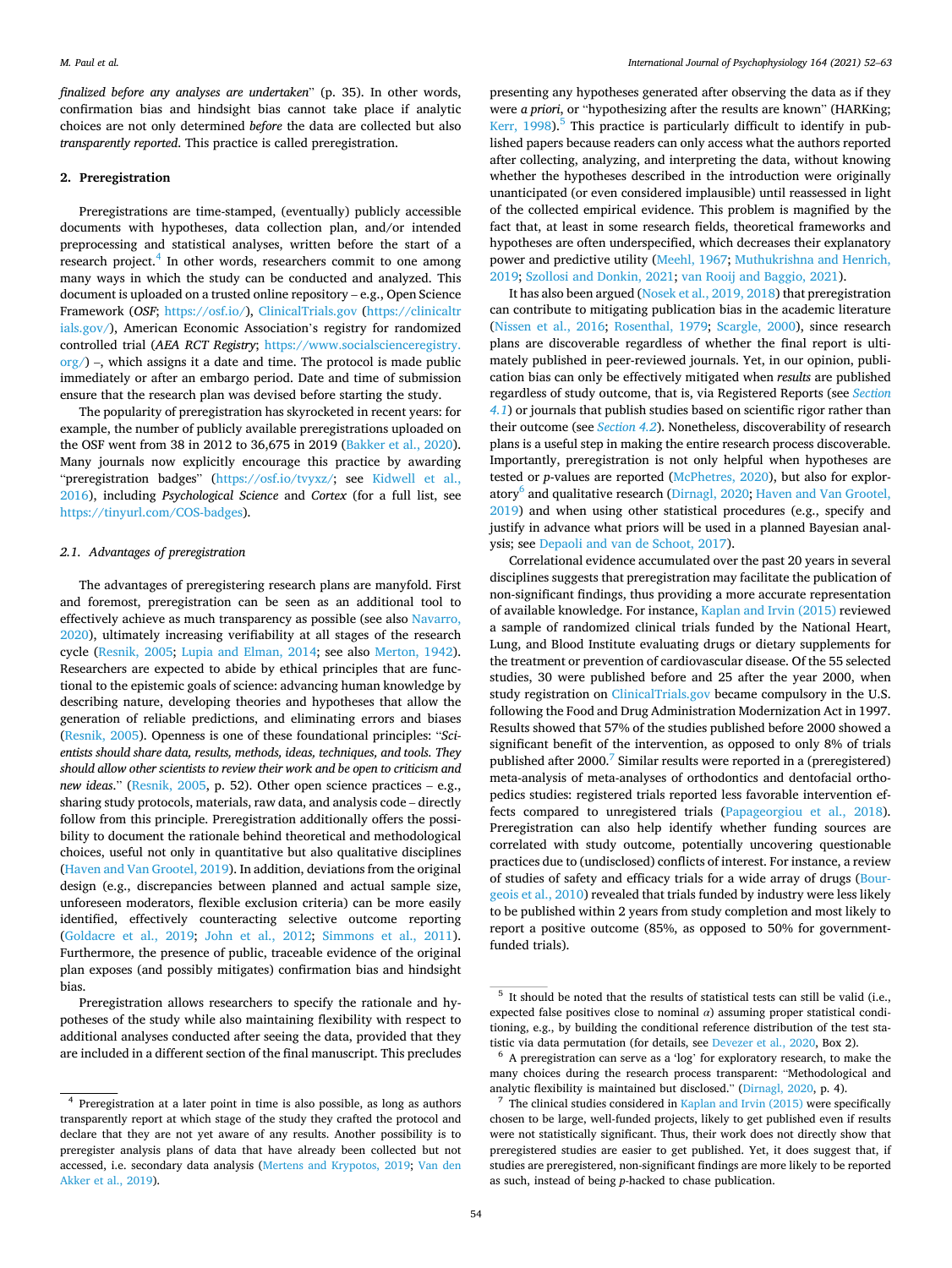<span id="page-3-0"></span>Recently, [Adda et al. \(2020\)](#page-8-0) analyzed the distribution of *p*-values of primary outcomes for phase II and phase III drug trials registered on *[ClinicalTrials.gov](http://ClinicalTrials.gov)* between 2010 and 2019 and found no indication of selective outcome reporting, suggesting that such registries may successfully disincentivize the (conscious or unconscious) use of suboptimal reporting practices and, consequently, improve the credibility of published research.

# *2.2. Benefits for individual researchers*

Besides being advantageous for whole research fields, anecdotal experience and preliminary evidence suggest that preregistration can be beneficial for individual researchers as well ([Allen and Mehler, 2019](#page-8-0); [McKiernan et al., 2016;](#page-10-0) [Toth et al., 2020](#page-11-0); [Wagenmakers and Dutilh,](#page-11-0)  [2016\)](#page-11-0). Generally speaking, drafting a thorough preregistration – preferably with the help of useful templates and checklists (see *Section 3.1*) – can improve the experimental design not only because authors are stimulated to think more carefully about the research plan, but also because feedback from peers can be solicited $8$  early and incorporated when most valuable, that is, when there is still time to make changes. Early-career researchers (ECRs) may benefit even more from learning this skill, since they are often directly involved with the ideation and development of the research project, data preprocessing and analysis, and writing of the final report. Preregistering a study as an ECR can also give a stronger sense of ownership over ideas that were originally conceptualized by their supervisors, for example by having a clearer overview on the different steps of the workflow, making informed decisions about the rationale, experimental design, and planned analyses early on in the project.

Given an increasing interest in transparency, we expect ECRs to be working in an environment that values – and might even require – a certain level of commitment to open science practices, of which preregistration is an example. As mentioned earlier, a growing number of journals encourage preregistration, e.g., by means of badges. In  $\alpha$  academia, $\beta$  funding agencies appreciate the importance of study preregistration in medical and non-medical disciplines: for example, the recent COVID-19 Programme by the Dutch funder *ZonMw* includes specific open science guidelines<sup>10</sup> for prospective applicants, among which mandatory preregistration of animal studies and "strongly recommended" preregistration for all other studies. In addition, preregistration may lead editors and reviewers to more easily trust authors when reporting certain methodological choices, such as sequential testing and one-sided tests [\(Lakens, 2017](#page-10-0), Study 1). Last but not least, researchers who preregister their studies may be perceived as more trustworthy, because they are willing to open all products of their workflow to their peers for scrutiny. However, a recent registered report investigating whether preregistration increases peers' trust in the final publication revealed inconclusive evidence either in favor or against this hypothesis ([Field et al., 2020\)](#page-9-0), leaving this question open for future examinations.

The advantages of preregistration in neuroimaging and electrophysiology have not yet systematically been evaluated. Nonetheless, the data accumulated in other disciplines provide a number of insights, practical examples, and learned lessons that can guide a widespread and informed implementation of this practice in our research field. When done properly, preregistration works as intended.

## **3. Recommendations for preregistration of ERP research**

In this section, we provide guidelines on how to transparently document the planned analytic choices in a preregistration of a prototypical ERP study. We focus on ERPs because of their widespread use in cognitive and clinical research [\(Hajcak et al., 2019; Helfrich and Knight,](#page-9-0)  [2019\)](#page-9-0), although most of these recommendations can still be useful when using other signal processing techniques (e.g., ERP and time-frequency analyses have many preprocessing steps in common). Furthermore, we only include sections that would decrease researchers' flexibility during signal preprocessing and statistical analysis. As discussed earlier, these steps are complex and multifaceted, with many reasonable choices that can lead to qualitatively different interpretations of the data; therefore, transparently documenting them would have a significant impact on the verifiability of the results. However, other aspects of a study should also be carefully planned and included in the preregistration protocol, e.g., the rationale behind the chosen sample size (including a power analysis; for recent guidelines, see [Baker et al., 2020](#page-8-0); [Boudewyn et al., 2018](#page-8-0)), inclusion and exclusion criteria, and stimulus details and characteristics (e.g., to ensure that items sampled from all planned conditions are reported in the published manuscript).

We encourage researchers to craft a document that is *specific*, *precise*, and *exhaustive* [\(Veldkamp, 2017](#page-11-0), chap. 6; [Wicherts et al., 2016](#page-11-0)). A preregistration is *specific* when it includes a detailed description of all phases of the research workflow, from the initial design of the study to the information reported in the final manuscript; *precise* when the research plan is interpretable in only one way (e.g., there is no ambiguity regarding the intended preprocessing pipeline); and *exhaustive*  when the research plan states that only the mentioned analyses will be considered as diagnostic to confirm or falsify predictions, thereby clarifying that other analyses have been conducted after seeing the data (see also [McPhetres, 2020](#page-10-0), on adding underspecified secondary analyses).

In our experience, it is very useful to run a pilot study before drafting the preregistration document. Advantages include: (*i*) gauge the feasibility of recruitment, randomization, and assessment procedures, especially when testing clinical populations and/or evaluating a novel treatment (e.g., [Leon et al., 2011\)](#page-10-0); (*ii*) ensure that task instructions are clear for participants; (*iii*) confirm that the target ERP component(s) are elicited; (*iv*) test preprocessing and analysis pipelines for possible bugs, errors, and/or computational feasibility. We emphasize that small scale pilot studies should *not* be used to estimate effect sizes to inform *a priori*  power analysis (for details, see [Albers and Lakens, 2018;](#page-8-0) [Kraemer et al.,](#page-10-0)  [2006\)](#page-10-0).

# *3.1. Preregistration templates*

In principle, any time-stamped, accessible protocol with a clear study plan can serve as a preregistration. However, ready-made templates can greatly facilitate the inclusion of preregistration in researchers' workflows by providing a list of bullet points ([Bakker et al., 2020;](#page-8-0) [Wicherts](#page-11-0)  [et al., 2016\)](#page-11-0). In addition, hosting preregistrations on online platforms that are popular among the research community (rather than, for example, personal websites) can improve accessibility. One of the most popular platforms is the OSF, which offers several preregistration templates $11$  differing on topic, length, and specificity. While less extensive templates (e.g., AsPredicted: <https://aspredicted.org/>) are typically used by newcomers for their first preregistration, we would rather recommend the standard OSF Prereg template, whose increased level of detail facilitates the creation of specific, precise, and exhaustive preregistrations that more effectively decrease the risk of undisclosed analytic flexibility. A template specifically for preregistration of EEG studies was started during a hackathon at the annual meeting of the Society for the Improvement of Psychological Science (SIPS) in 2019

<sup>8</sup> For example on platforms like OSF (in the comment section) or Peer Community In [\(https://peercommunityin.org/2020/01/15/submit-your-prere](https://peercommunityin.org/2020/01/15/submit-your-preregistration-to-peer-community-in-for-peer-review/) 

<sup>&</sup>lt;sup>9</sup> Solid project management skills are also extremely valuable outside of academia, where careful planning can help prioritize goals in a fast-paced environment (see [Powell, 2018](#page-10-0)).<br><sup>10</sup> <https://tinyurl.com/ZonMw-COVID19-OS>. 11 <https://osf.io/zab38/wiki/home/>.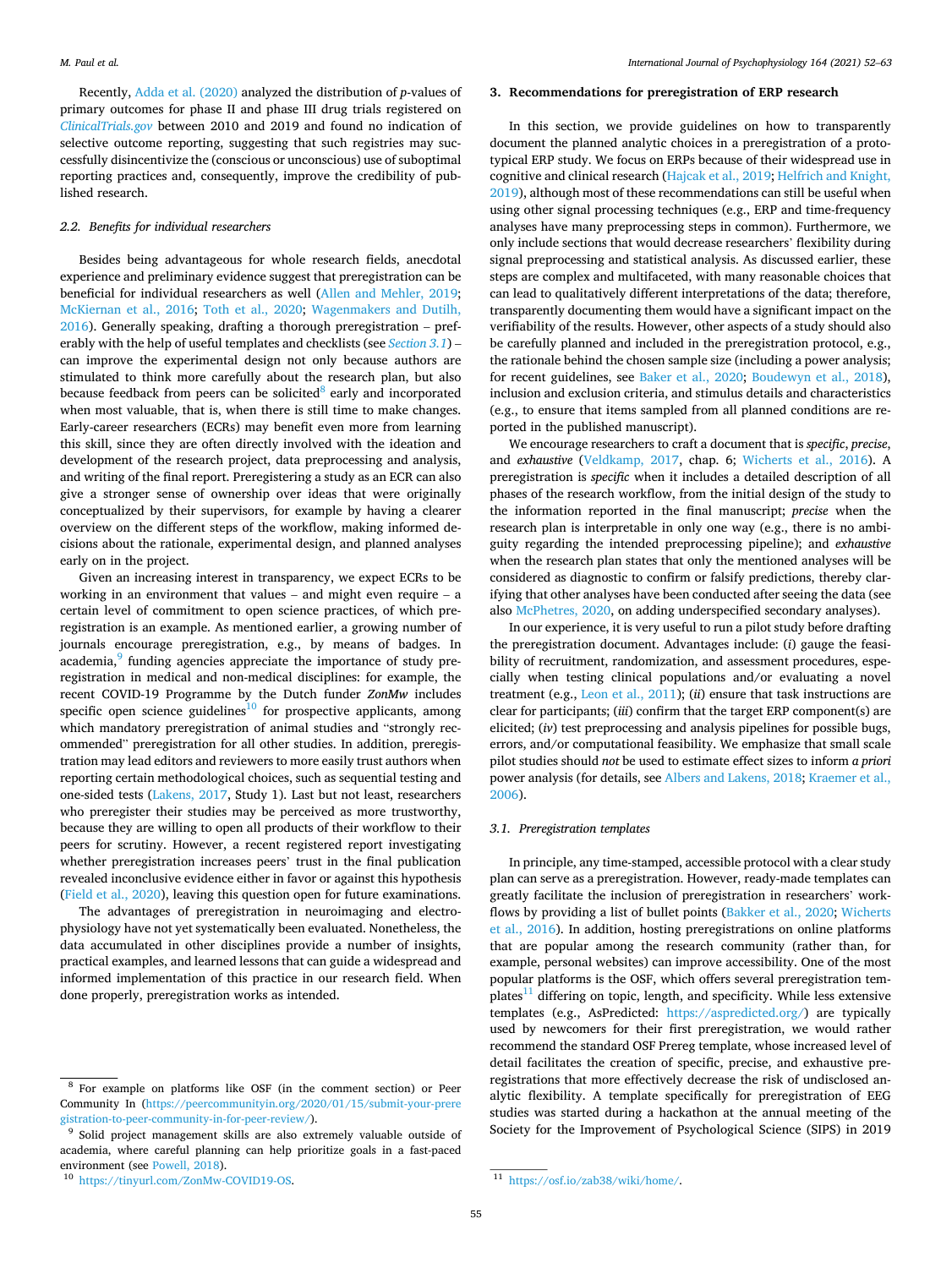([Algermissen et al., 2019\)](#page-8-0) and is currently being developed online by an active community of volunteers. Readers are welcome to contribute to (and use) the current draft at<https://tinyurl.com/eegprereg>.

Below we provide some examples on how to preregister typical preprocessing and analysis steps in an ERP study. We do not intend to recommend one preprocessing step or statistical method over another, but rather give examples on how commonly used preprocessing and analysis steps can be transparently reported. Please note that a good preregistration should also be explicit about the *order* of preprocessing steps. Again, the examples below are for illustrative purposes: their order is not meant to be prescriptive, and should be adjusted based on the pipeline that is appropriate for the specific study.<sup>12</sup>

It can also be advantageous to include analysis scripts in the preregistration (see, for instance, [Nunez et al., 2017](#page-10-0)). In any case, the preregistration should be specific about the software and (standardized) pipelines that will be used to carry out the preprocessing steps. If researchers plan to use the default settings of a given software, they should also include its version number (these settings might change with different versions) and clearly state in the preregistration that default parameters will be used.

# *3.2. Preprocessing*

#### *3.2.1. Re-referencing*

A preregistration should specify which electrodes will be chosen for the offline re-referencing. Common offline reference channels include the linked mastoids, ears, vertex, or an average reference. An example could be: "*The continuous data is [...] re-referenced to the average of the left and right mastoid*." (preregistration: [Nieuwland et al., 2018a;](#page-10-0) publication: [Fleur et al., 2020](#page-9-0)).

## *3.2.2. Filtering*

Preregistering the parameter values of the filters that will be applied to the recorded EEG data should be detailed enough to theoretically allow readers to completely reproduce each filter (see [Widmann et al.,](#page-11-0)  [2015\)](#page-11-0). This includes specifying not only the filter cut-off frequency, but also the type (e.g., butterworth, finite impulse response, infinite impulse response), transition width, passband edge, the order for the transition bandwidth, at what point during the preprocessing pipeline the filter was applied (e.g., to continuous or segmented data), and – in case of multiple filters – the order in which the filters are applied. For example: "*The continuous EEG data will be filtered with separate Hamming windowed sinc finite impulse response (FIR) filters* ([Widmann, 2006](#page-11-0)): *(1) high-pass: passband edge 0.5 Hz, filter order 1,690, transition bandwidth 0.5 Hz, cutoff frequency (*−6 dB) 0.25 Hz; (2) low-pass: passband edge 30 Hz, filter *order 114, transition bandwidth 7.4 Hz, cutoff frequency (−6 dB) 33.71 Hz*." (preregistration: *Schettino et al., 2017; publication: Schindler et al.,* [2018\)](#page-11-0).

#### *3.2.3. Trial segmentation and time-locking*

For trial segmentation, it is especially important to specify *when* the continuous EEG data are segmented, because this has implications for other preprocessing steps.<sup>13</sup> When preregistering trial segmentation, it is also important to specify what the trial will be time-locked to – e.g., stimulus onset, participant's motor response – and how long the pre- and

post-stimulus period will be. For example: "*For the ERPs, we [..] epoch the data from -500 to 1500 ms relative to [critical word] onset*." (preregistration: [Coopmans and Nieuwland, 2018,](#page-9-0) publication: [Coopmans and](#page-9-0)  [Nieuwland, 2020](#page-9-0)).

## *3.2.4. Interpolation*

With interpolation, the EEG signal recorded from noisy channels is replaced with estimated activity from neighboring electrodes. In the preregistration protocol, one should prespecify the criteria used to identify noisy channels as well as the algorithm that will be used for the interpolation. For example: "*Bad channels with a voltage > 2 SD of the EEG voltage will be interpolated with a spline interpolation [...]. The interpolation algorithm [...] is implemented in the EEGLAB toolbox*." (preregistration: [Duma et al., 2018](#page-9-0), publication: [Duma et al., 2019\)](#page-9-0)*.* 

## *3.2.5. Artifact rejection and correction*

Approaches to artifact rejection can be roughly divided into three categories: (1) automatic; (2) manual; and (3) semi-automatic, that is, a combination of automatic and manual approaches. Many different algorithms for automatic artifact rejection are available and implemented in different software and toolboxes. For example, the FASTER algorithm ([Nolan et al., 2010](#page-10-0)) calculates various statistical parameters of the signal and defines data as artifactual when exceeding a pre-specified *z*-score (e.  $g_{1}$ ,  $\pm$ 3). This approach can be additionally integrated by identifying the frequency bands in which one would expect artifacts to occur, e.g., 110 to 140 Hz for muscle artifacts (see [Delorme et al., 2007](#page-9-0)). From a computational perspective, fully automatic approaches are more reproducible, although their sensitivity and specificity can vary. Semiautomatic and manual approaches are more subjective and dependent on the researcher's skills, but they may be necessary when working with special populations (e.g., infants<sup>14</sup>) whose signal shows less typical artifacts, difficult for automatic approaches to detect. Therefore, to increase transparency and reproducibility, the final report should include the list of epochs marked for rejection (or correction; see below). In addition, source code could be referenced in-text and be made publicly available for inspection upon publication, to provide additional information (e.g., on some parameter values) while decluttering the *Methods*  section. An example of a planned automatic artifact rejection procedure pertaining specifically to ocular artifact rejection could read: "*All trials will be checked for eye and muscle activity related artifacts. To detect eye movements and blinks, the EOG signals will be combined to derive bipolar vertical and horizontal channels that will be passed through a set of artifact detection steps. Any trials containing amplitude change larger than 80 μV in the vertical bipolar EOG channel and 120 μV in any other channel within a moving window of 200 ms will be removed to avoid any contamination of data by eye blinks or muscle movements. Additionally, any trials with potential eye-movement activity, i.e., amplitude changes larger than 25 μV in the horizontal bipolar EOG channel detected by a step function, will also be rejected. Participants with rejection rates larger than 30% of the total trials in any of the experimental conditions will be excluded from further analyses*." (preregistration: [Bocincova and Johnson, 2017](#page-8-0), publication: [Bocincova](#page-8-0)  [and Johnson, 2019\)](#page-8-0).

In addition to artifact rejection procedures, there are a variety of techniques available to correct artifacts in order to reduce data loss. Methods for artifact correction include independent component analysis (ICA), regression-based methods, and wavelet-transforms (see [Jiang](#page-9-0)  [et al., 2019\)](#page-9-0). Each of these methods require different parameter values to be preregistered. For example, for ICA, at least the following information should be added (see, for instance, [Keil et al., 2014\)](#page-10-0): the method used to compute the ICA  $-$  e.g., fastICA (Hyvärinen, 1999) or infomax ICA [\(Bell and Sejnowski, 1997\)](#page-8-0) –, the electrodes included, the number of

<sup>&</sup>lt;sup>12</sup> Other examples of preregistration can be retrieved from a public Zotero Group library maintained by the Center for Open Science [\(https://tinyurl.com/](https://tinyurl.com/OSF-Zotero-group)  [OSF-Zotero-group](https://tinyurl.com/OSF-Zotero-group)) as well as a spreadsheet started during the aforementioned hackathon at SIPS2019 (https://tinyurl.com/SIPS2019-prereg-list).

 $13$  As already mentioned, high-pass filters may produce edge artifacts when applied to non-continuous signal; thus, segmentation is typically performed after these filters are applied. Other methods are also effective, e.g., extending epochs with zeroes (zero-padding) so that edge artifacts do not affect the actual signal.

<sup>14</sup> Recently, though, automatic artifact rejection pipelines for infant EEG data have been developed, e.g., MADE [\(Debnath et al., 2020](#page-9-0)) and HAPPE [\(Gabard-](#page-9-0)[Durnam et al., 2018](#page-9-0)).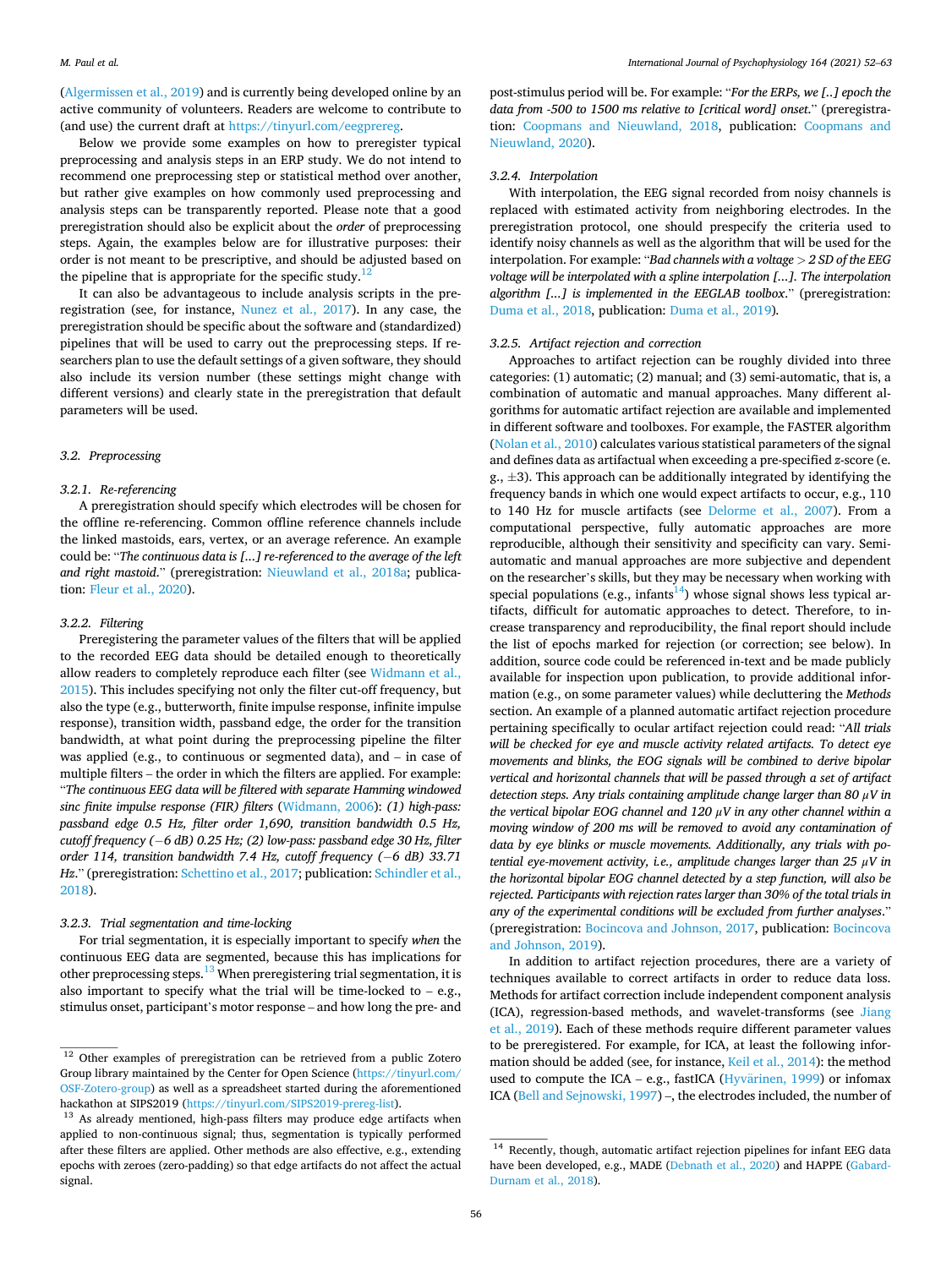computed components, the method by which artifactual components will be identified – e.g., using templates ([Campos Viola et al., 2009\)](#page-8-0) or manually –, and which type of artifactual components will be removed (e.g., only ocular components, ocular and heart beat components, etc.). For example, a preregistration for artifact correction using ICA could read: "*Data are then subjected to independent component analysis using single-order blind identification [...]. This is achieved by transforming the weight matrix for components into z-scores across all electrodes, and identifying those that have a z-score greater than 4.0. This is an arbitrary large value which has been determined in previous studies to identify signals due to blinks or to other artefact. Components whose activity is heavily focused on a single electrode are then subtracted from the signal*." (preregistration: [Hobson and Bishop, 2014,](#page-9-0) publication: [Hobson and Bishop, 2016\)](#page-9-0).

#### *3.2.6. Baseline correction*

A preregistration should also clarify whether or not the data will be baseline-corrected by setting the scalp distribution to zero during a preset period before the onset of the event of interest. Important information include the time window that is used as the baseline, and at which point in the analysis pipeline the baseline correction will be applied. For example: "*Epochs extending from* − *200 ms to* +*1000 ms timelocked to word onset will be created, and baseline correction will be applied using the pre-stimulus interval*." (preregistration: [Schettino et al., 2017](#page-11-0); publication: [Schindler et al., 2018](#page-11-0))*.* 

## *3.3. Statistical analysis*

Analytic flexibility does not only occur at the level of preprocessing. Rich M/EEG data sets can be analyzed in multiple different ways – e.g., event-related potentials (ERPs; [Luck, 2014\)](#page-10-0), EEG microstates ([Michel](#page-10-0)  [and Koenig, 2018](#page-10-0)), time-frequency ([Cohen, 2014](#page-9-0)), functional connectivity ([Bastos and Schoffelen, 2016\)](#page-8-0), steady-state evoked potentials ([Regan, 1977](#page-10-0)), source localization [\(Michel and He, 2019](#page-10-0)) –, with different objectives, dependent variables, and levels of analytic sophistication. Moreover, researchers have multiple valid options for statistical tests, such as ANOVAs and *t*-tests ([Luck, 2014,](#page-10-0) chap. 10), clusterbased permutation tests [\(Maris and Oostenveld, 2007\)](#page-10-0), Bayes factors ([Keysers et al., 2020\)](#page-10-0), linear mixed effects models (Frömer [et al., 2018](#page-9-0)), threshold-free cluster enhancement [\(Mensen and Khatami, 2013\)](#page-10-0), and more.15 An example of ERP experiment may involve measurements from 64 electrodes and a sampling rate of 256 Hz, with a trial length of 1,000 ms after stimulus onset (e.g., [Schindler et al., 2018\)](#page-11-0). After averaging over trials, this would result in 16,384 data points for each participant and condition. For statistical analysis, this leads to a large number of potential comparisons, often referred to as the *multiple comparison problem* (MCP). Standard statistical correction procedures operating at the level of single electrode-time pairs would yield hyper-conservative results (increased *Type II* error); on the other hand, failing to correct for multiple comparisons can easily lead to spurious statistically significant results (increased *Type I* error). Therefore, statistical plans of ERP studies should always include a strategy on how to deal with the MCP. Several solutions are available ([Luck, 2014](#page-10-0), chap. 10; [Luck and](#page-10-0)  [Gaspelin, 2017\)](#page-10-0), including: (*i*) a priori definition of electrode sites and time windows based on previous studies; (*ii*) collapsed localizers, i.e., averaging all trials of all conditions of all participants to identify electrode clusters and time windows, thereby avoiding condition-specific biases; and (*iii*) mass univariate statistics, i.e., computing statistical tests at each electrode and time point and applying appropriate multiple comparisons correction techniques [\(Fields and Kuperberg, 2020; Groppe](#page-9-0) 

# [et al., 2011\)](#page-9-0).

In the following sections, we provide examples on how to preregister three common ERP analyses: (1) Analysis of Variance (ANOVA); (2) cluster-based permutation tests; and (3) Bayes factors. We hope these examples will be useful for readers planning to preregister similar statistical analyses and give an idea of the preferred level of detail for other analysis methods not listed here.

## *3.3.1. ANOVA*

ANOVAs are a popular statistical technique to analyze ERP data: it is not uncommon to read published studies including several within- and between-subject factors for various spatial and temporal ROIs. However, a growing number of factors comes at a cost, namely an increase in false positive rate: up to 50% chance to find at least one false positive effect with 4 factors, and up to 100% chance with 8 factors ([Luck and Gaspelin,](#page-10-0)  [2017\)](#page-10-0). Therefore, ERP researchers should carefully plan appropriate corrections for multiple testing not only for the follow-up tests to an ANOVA, but also as a function of the number of factors included in the ANOVA itself. Alternatively, researchers can limit the number of factors included in the ANOVA if they have a specific hypothesis about the spatial and temporal region of interest or only run planned (paired) contrasts on the relevant comparisons. Preregistration can help make these decisions beforehand, without being biased by seeing the data.

In the following example, researchers interested in the N400 ERP component ([Kutas and Hillyard, 1980](#page-10-0); [Kutas and Federmeier, 2011](#page-10-0); see also the work by Nieuwland and colleagues for a series of preregistered N400 studies, e.g., [Nieuwland et al., 2018b;](#page-10-0) [Coopmans and Nieuwland,](#page-9-0)  [2020\)](#page-9-0) identify the time window and region of interest a priori, and aim to test two hypotheses: (1) larger N400 component for semantically incongruent compared to semantically congruent sentences (i.e., an incongruency effect); and (2) larger incongruency effect for native speakers compared to non-native speakers. In the *Analysis* section, the preregistration could read: "*We will analyze the amplitude*16 *of the N400 by means of a mixed ANOVA with 2 factors: congruency (semantically congruent sentences vs. semantic violations; within-subject) and language experience (native speaker vs. non-native speaker; between-subject)*." As outlined above, researchers should also consider correcting for multiple comparisons as a function of the number of factors in the ANOVA. In this example, three *p*-values are computed: one for the main effect of congruency, one for the main effect of language experience, and one for their interaction. Researchers could preregister the correction in the following way: "*The significance level for the main effect and interaction terms will be Bonferroni-corrected for the number of tests computed in the ANOVA: 0.05/3* = *0.0167*." Of course, the alpha level of the test should also be explicit ( $\alpha = 0.05$  in this example). If researchers also plan follow-up comparisons, they could add: "*In case the interaction between congruency and language experience is statistically significant, we will compute two paired t-tests comparing congruent vs incongruent sentences, separately for native speakers and non-native speakers. For these two planned comparisons, we will set*  $\alpha = 0.025$  *(Bonferroni-corrected for two planned tests with an uncorrected alpha of 0.05)*."

## *3.3.2. Cluster-based permutation tests*

Cluster-based permutation tests (CBPT; [Maris and Oostenveld, 2007\)](#page-10-0) are another popular statistical approach to analyze EEG data. In the following example, researchers have a hypothesis about a difference in ERP responses between two conditions, but not about specific electrodes and time points. The preregistration should include whether the test is

<sup>&</sup>lt;sup>15</sup> Other factors, including context-dependent psychometric properties of brain measures (e.g., [Clayson and Miller, 2017](#page-8-0)) and suboptimal reporting of methodological details in published papers (e.g., [Clayson et al., 2019;](#page-8-0) [Larson](#page-10-0)  [and Carbine, 2017\)](#page-10-0), further complicate the picture and warrant caution on the reliability of the psychophysiological literature [\(Baldwin, 2017\)](#page-8-0).

 $16\,$  It is also important to clearly specify the time window and electrode cluster from which the ERP component is scored. This information should be included in the section *Measured variables* of the preregistration protocol, e.g.: *We will analyze the mean amplitude value in a time window from 300 to 500 ms after stimulus onset, averaged across a cluster of centro-parietal electrodes (C3, Cz, C4, CP5, CP6, P3, Pz, P4, P7, and P8).*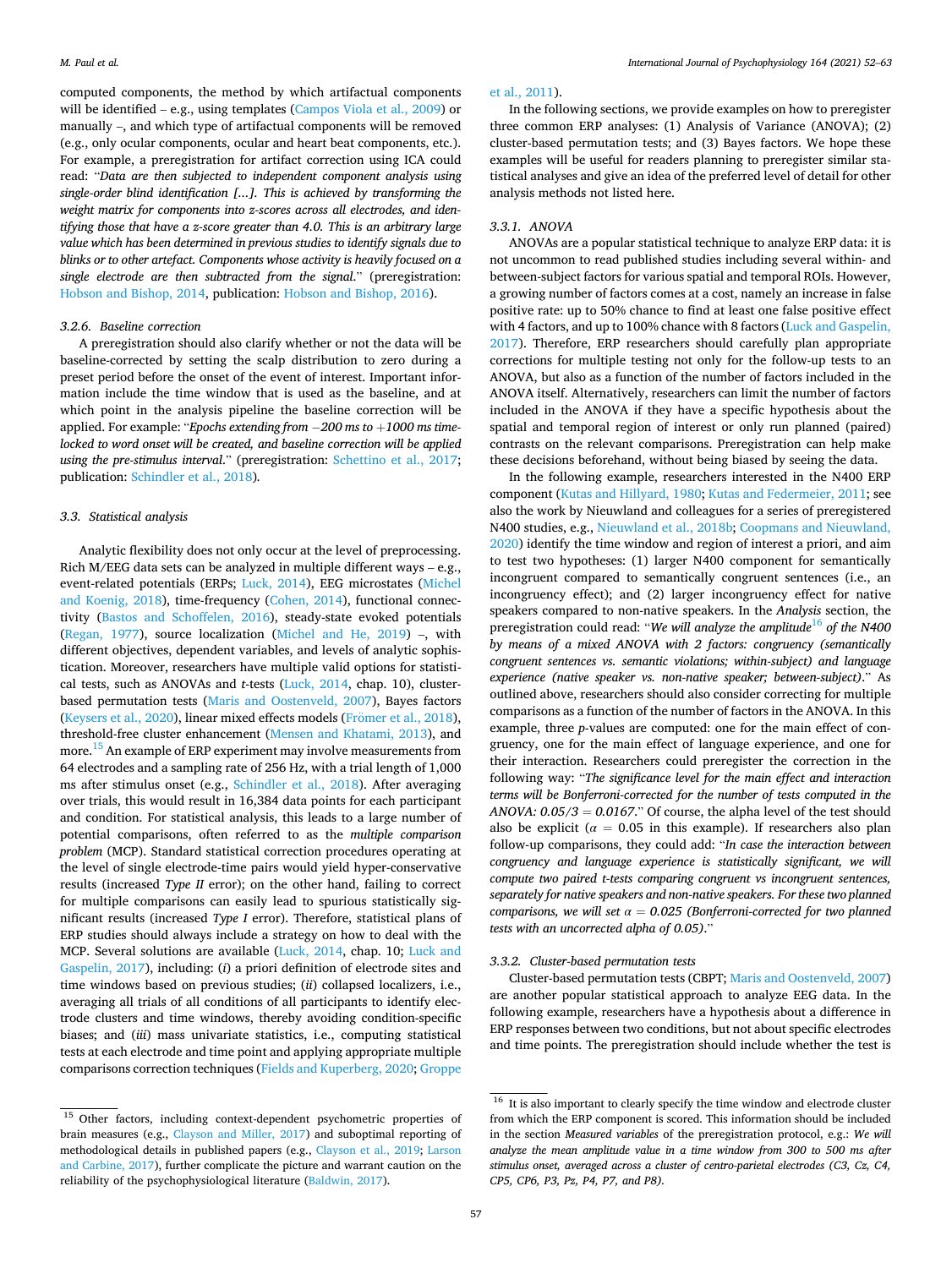<span id="page-6-0"></span>one-tailed or two-tailed, within-subject, between-subject, or mixed, as well as the alpha level. In addition, there are several parameters that are more specific to the CBPT, such as the alpha at the cluster-level, the method for computing cluster statistics, the minimum number of electrodes that can form a cluster, how neighboring relations between electrodes will be computed, and the number of randomizations. For example, a preregistration using a CBPT could read: "*To test withinsubject differences between congruent and incongruent sentences, we will compute a two-tailed cluster-based permutation test using 'ft\_statfun\_indepsamplesT' in Fieldtrip* ([Oostenveld et al., 2011\)](#page-10-0) *with*  $\alpha = 0.025$  *for each tail (*i.e.*, the overall alpha is 0.05). The alpha at the cluster-level will be set at 0.05. Cluster statistics will be computed with a 'maxsum' approach and clusters will require a minimum of two neighboring electrodes. Neighboring electrodes will be defined* via *the 'triangulation' method implemented in Fieldtrip. Like on the test-level, the clusters will be tested with a two-tailed statistic. One thousand randomizations will be computed* via *Montecarlo method to estimate the p-value under the permutation distribution*."

# *3.3.3. Bayes factors*

Problems inherent in accepting the null hypothesis with classical frequentist procedures (e.g., [Wagenmakers, 2007](#page-11-0)) and common misinterpretations of *p*-values [\(Colquhoun, 2017](#page-9-0); [Wasserstein and Lazar,](#page-11-0)  [2016\)](#page-11-0) are leading an increasing number of researchers to explore Bayesian approaches [\(Etz and Vandekerckhove, 2018](#page-9-0); [Kruschke and](#page-10-0)  [Liddell, 2017](#page-10-0)). Bayesian inference allows to incorporate prior knowledge into statistical tests, quantify evidence in favor of the null hypothesis – thus discriminating between "absence of evidence" and "evidence of absence" (e.g., [Keysers et al., 2020\)](#page-10-0) –, and monitor the evidence as the data accumulate [\(Rouder, 2014;](#page-11-0) but see [de Heide and](#page-9-0)  [Grünwald, 2020](#page-9-0)). In particular, Bayes factors – "*the extent to which the data sway our relative belief from one hypothesis to the other*" [\(Etz and](#page-9-0)  [Vandekerckhove, 2018](#page-9-0), p. 10) – have gained considerable popularity, also thanks to the development of user-friendly software that facilitate their calculation (e.g., *JASP*;<https://jasp-stats.org/>).

Researchers planning to analyze their data using Bayes factors should clarify the software and procedure used for the estimation, a description of the prior specification (i.e., the type of distribution and its parameter values), and an assessment of the robustness of the results under different prior specifications (see also [van Doorn et al., 2020\)](#page-11-0). A preregistered description of planned comparisons using Bayes factors could read as follows: "*We will analyze the amplitude values of the N1 ERP component using Bayes Factors* (BFs; [Kass and Raftery, 1995\)](#page-10-0)*. Two-tailed Bayesian t-tests* ([Rouder et al., 2009](#page-11-0)) *will be calculated to estimate the degree of evidence in favor of a model assuming differences between conditions relative to a model assuming no differences. The null hypothesis will be specified as a point-null prior (Dirac distribution, standardized effect size δ* = *0), whereas the alternative hypothesis will be defined as a Jeffrey-Zellner-Siow (JZS) prior, a folded Cauchy distribution centered around*  $\delta = 0$  *with scaling factors of*  $r = 1$ *,*  $r = 0.707$ *, and*  $r = 0.5$ *, to verify the robustness of the results as a function of changes in the prior (Schönbrodt et al., 2017). Participants will be included as random factors, and their variance considered nuisance. The threshold to identify the winning model is set at*  $BF \geq 10$  *or BF* ≤ *0.1, typically considered "strong" evidence in favor of the model in the numerator or denominator, respectively* ([Kass and Raftery, 1995](#page-10-0))*. BFs will be estimated* via *the R package BayesFactor v0.9.12-2* ([Morey et al., 2015\)](#page-10-0) *using Markov Chain Monte Carlo sampling (10,000 iterations)."* (preregistration: [Schettino et al., 2017](#page-11-0); publication: [Schindler et al., 2018](#page-11-0)).

#### **4. General considerations**

In *[Section 2](#page-2-0)* we clarified how preregistration can mitigate some of the issues related to undisclosed analytic flexibility. In *[Section 3](#page-3-0)* we provided guidelines and examples on how to preregister common preprocessing and statistical analysis steps in ERP studies. In *Section 4* we discuss several considerations that EEG researchers may want to take into account when critically evaluating whether to preregister their studies.

# *4.1. Preregistration vs. Rregistered Reports*

Throughout this manuscript we have described *unreviewed* preregistrations (see van'[t Veer and Giner-Sorolla, 2016](#page-11-0)), that is, the protocols uploaded on public repositories are not formally peer-reviewed. A preregistered study can still be rejected by scientific journals for a number of reasons – for example, lack of interest in "negative" (nonsignificant) findings ([Fanelli, 2010](#page-9-0)), unprofessional peer-review ([Gerwing et al., 2020\)](#page-9-0), or submission in the "wrong" day of the week ([Boja et al., 2018](#page-8-0)) –, thus limiting its discoverability (although the experimental protocol may still be publicly accessible). Conversely, *reviewed* preregistrations – commonly referred to as *Registered Reports*  ([Chambers and Tzavella, 2020](#page-8-0)) – are alternative article formats in which the study proposal is peer-reviewed and conditionally accepted for publication (in-principle acceptance, or *IPA*), provided that the original plan is followed and deviations are properly documented. Publication is thus independent from study outcome. Preliminary research has shown that this format seems to effectively mitigate publication bias and reduce the prevalence of selective outcome reporting ([Scheel et al., 2020;](#page-11-0) see also [Wiseman et al., 2019\)](#page-11-0).<sup>17</sup> Therefore, we consider Registered Reports the state-of-the-art article format for confirmatory research and recommend them over preregistrations. At the time of writing, more than 250 journals $18$  from various scholarly disciplines offer Registered Reports alongside traditional submissions, including *Psychophysiology*  ([Keil et al., 2020\)](#page-10-0) and the *International Journal of Psychophysiology*  ([Larson, 2016\)](#page-10-0). Please note that, while the current manuscript focuses on preregistrations, our recommendations also hold for Registered Reports.

Despite these desirable properties, researchers should take into account the relatively strict submission criteria (e.g., expected statistical power of 90% or higher<sup>19</sup>) as well as the time necessary to review the study plan (typically 2–4 months; [Chambers, 2020\)](#page-8-0), during which the project cannot start. For these reasons, preregistration can be seen as an easier, entry-level practice that is advantageous in itself and helps researchers familiarize with the steps required for a future (recommended) Registered Report submission.

## *4.2. Potential disadvantages of preregistration*

Crafting a comprehensive preregistration protocol requires time. A recent survey ([Toth et al., 2020](#page-11-0)) revealed that respondents with previous experience in preregistration invested, on average, around 4 hours to create the initial draft. Our experience suggests that this could be considered a lower bound: the multidimensional nature of EEG data, coupled with the high level of specificity recommended to effectively avoid selective reporting, requires documenting a large number of preprocessing and analysis steps (see *[Section 3](#page-3-0)*), planned sample size (with a priori power analysis), sampling strategy, inclusion and exclusion criteria, and more. As [Allen and Mehler \(2019\)](#page-8-0) point out, planning analyses based on existing data is likely easier, because a preregistration involves anticipating possible outcomes, for example in a decision tree, that depend on seeing the data (e.g., whether the assumptions of the planned statistical model are fulfilled). These authors further suggest

 $\overline{17}$  Due to heterogeneous journal policies, IPA protocols may not always be publicly available or easily verifiable [\(Hardwicke and Ioannidis, 2018](#page-9-0)), which sometimes makes it difficult for readers to compare registered plans and published papers. Recent developments have tackled the lack of transparency and standardized protocol registration by updating recommended editorial policy templates ([Chambers and Mellor, 2018](#page-8-0)), but we advise to read the target journal's specific guidelines before submission. 18 The updated list of journals offering Registered Reports can be found at

<https://cos.io/rr/>. 19 As an example, see *Registered Reports Submission Guidelines* at *Cortex* 

[<sup>\(</sup>https://tinyurl.com/RR-Cortex\)](https://tinyurl.com/RR-Cortex).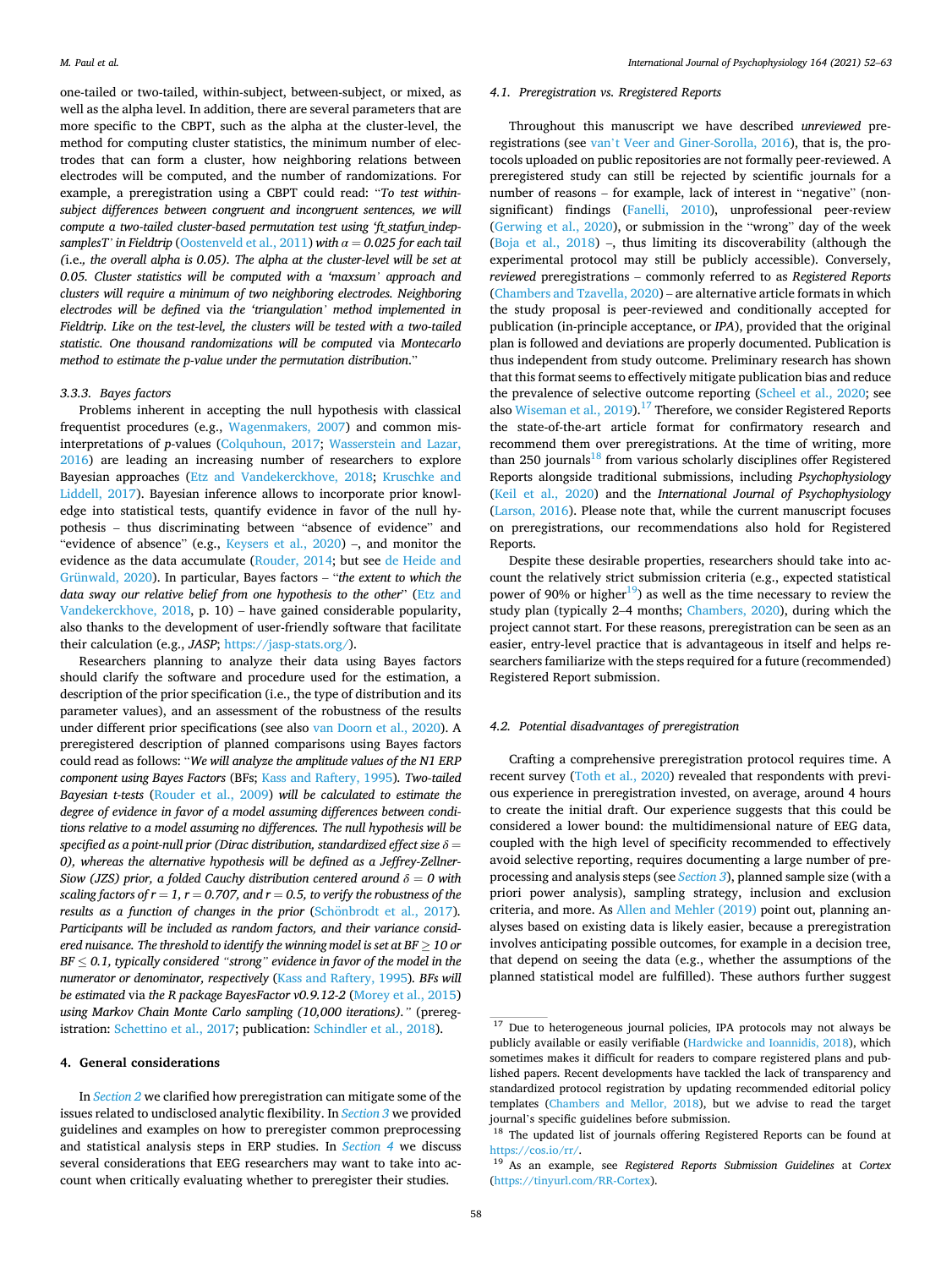that implementing open science practices (including preregistration) during a project increases its duration ("*In our experience, these additional requirements can easily double the duration of a project*."; p. 4), which might be especially difficult for ECRs on short-term contracts. However, to the best of our knowledge, this is based only on anecdotal evidence and preregistration could also, at least for some projects, save some time. $20$  We also note that most of the information included in a comprehensive preregistration is also required in the final manuscript, not only to facilitate communication between the authors and other relevant parties (editors, reviewers, and readers) but also to ensure that the methods leading to the conclusions advertised in the paper are reproducible. Publication guidelines for M/EEG studies ([Gross et al.,](#page-9-0)  [2013;](#page-9-0) [Keil et al., 2014](#page-10-0); [Pernet et al., 2018](#page-10-0)) emphasize the need to describe equipment, study materials, preprocessing steps, dependent variables, and analysis pipelines, and also provide a checklist that authors can consult while writing the manuscript ([Keil et al., 2014,](#page-10-0) section Appendix). Here we propose to anticipate this time investment, with the advantage that carefully thinking about these methodological details before data collection may lead to improvements in the study design when still useful.

Some researchers might also be worried that the time invested in writing the preregistration would be wasted if results do not pan out as expected and, consequently, the final manuscript would be more difficult to publish. Indeed, current incentive structures (be it hiring practices, journals, or funders) usually value quality over quantity [\(Allen and](#page-8-0)  [Mehler, 2019](#page-8-0)) and exert pressure to publish novel, groundbreaking, positive results ([Fanelli, 2012, 2010](#page-9-0); [Ioannidis et al., 2014; Jennings and](#page-9-0)  [Van Horn, 2012;](#page-9-0) [Nissen et al., 2016;](#page-10-0) [Scargle, 2000](#page-11-0)). Nonetheless, many academic journals accept manuscripts with non-significant findings if the methodology is robust, with the aim to mitigate the pervasive problem of publication bias.<sup>21</sup> Similarly, hiring practices are starting to reward open science practices (Schönbrodt et al., 2020). We are highly sympathetic to [Allen and Mehler](#page-8-0)'s (2019) call to align incentive structures more with open and transparent research practices that value quality over quantity (see also [Flier, 2017\)](#page-9-0).

Unforeseen circumstances – e.g., problems recruiting the planned number of participants due to a pandemic – may require reasonable deviations from the original preregistered plan. This is acceptable as long as it is transparently documented in the published paper. Regrettably, recent evidence shows that undisclosed protocol deviations are common. An analysis of preregistered studies in the journal *Psychological Science* ([Claesen et al., 2019\)](#page-8-0) showed that none of them had perfectly anticipated every step of the research project: differences between preregistration protocols and final manuscripts were observed, for instance, in sample size, exclusion criteria, and statistical models, with only one study transparently reporting all discrepancies. Partial or lack of disclosure of deviations from pre-study plans is a well-known problem not only in social sciences (e.g., [Franco et al., 2016](#page-9-0)) but also in clinical trials ([Goldacre et al., 2019](#page-9-0)), for which registration is compulsory or strongly encouraged in many countries (see the *World Health Organization Registry Network*; <https://www.who.int/ictrp/network/en/>). We emphatically recommend to clearly report any deviations from the preregistered plan, preferably in a separate section in the main manuscript or in *Supplementary Materials*. A useful checklist can be found on the OSF ([https://osf.io/yrvcg/\)](https://osf.io/yrvcg/).

#### *4.3. Preregistration is not a silver bullet*

As argued in *[Section 2.1](#page-2-0)*, preregistration can strengthen the evidential value of studies by increasing transparency, disclosing selective outcome reporting, and increasing the number of publications with nonsignificant findings. However, adopted in isolation, preregistration is *not*  sufficient to increase scientific rigor; for example, it may not necessarily prompt researchers to carefully examine whether their chosen statistical models are appropriate for the experimental question [\(Guest and Martin,](#page-9-0)  [2021;](#page-9-0) [Szollosi et al., 2020](#page-11-0)), improve statistical inferences ([Devezer et al.,](#page-9-0)  [2020;](#page-9-0) [Navarro, 2020\)](#page-10-0), strengthen the link between theories and their mathematical representations [\(Szollosi and Donkin, 2019\)](#page-11-0), or develop more precise, consistent, and "hard-to-vary" theories altogether ([Szol](#page-11-0)[losi and Donkin, 2021](#page-11-0); [van Rooij and Baggio, 2021\)](#page-11-0). In other words, preregistration in itself does not necessarily improve the quality of the research, and it might even be harmful if it grants statistically invalid or theoretically weak research an unwarranted higher status (*"a superficial veneer of rigor*"; [Devezer et al., 2020](#page-9-0), p. 19) compared to nonpreregistered, but otherwise solid and transparently documented, research. In fact, when other conditions are fulfilled – e.g., a strong theoretical framework that warrants precise predictions; a clear justification of analytical choices; open data, materials, and code; and/or convergent results via multiverse analysis –, preregistration does not necessarily lead to more robust and trustworthy conclusions [\(Rubin,](#page-11-0)  [2020\)](#page-11-0). Unfortunately, these conditions are rarely fulfilled in electrophysiology and psychophysiology, even when investigating popular topics with a long research tradition. As an example, a recent review on the electrophysiological correlates of early word prediction [\(Nieuwland,](#page-10-0)  [2019\)](#page-10-0) analyzed available evidence for the *sensory hypothesis* as opposed to the *recognition hypothesis*. This analysis revealed that current published evidence is often obtained via novel tasks with unclear specificity and sensitivity, in samples which might not be sufficient for a precise estimation of small or medium effect sizes, using statistical analyses that do not allow to accurately partition between different sources of variance, and whose data cleaning and analysis procedures are unavailable for scrutiny. As argued in the current paper, preregistration may help researchers think about all of these steps in the planning stage of their projects, with clear advantages in avoiding confirmation and hindsight bias. We thus believe that preregistration serves the important goal of increasing transparency ([Navarro, 2020\)](#page-10-0) by offering a window into the research workflow, an often messy and non-linear process that is far from the flawless stories recounted in academic papers. Accepting these imperfections may promote a work culture that normalizes errors, acknowledges the depth of domain-specific knowledge, and fosters intraand interdisciplinary collaborations (see also [Nosek et al., 2012](#page-10-0)). Moreover, preregistration offers the opportunity to evaluate whether the chosen tests support or falsify theoretical predictions, i.e., their *severity*  ([Lakens, 2019](#page-10-0)).

Finally, just like other research practices, preregistration can in principle be used unethically [\(Yamada, 2018](#page-11-0)). For example, one could preregister a large number of similar experiments and keep them under embargo. Whenever one of the studies turns out to be "successful" (i.e., statistically significant), the resulting paper would only refer to the corresponding preregistration and all the other "unsuccessful" ones could be withdrawn. However, metadata and a justification for each withdrawal would still be publicly available and therefore raise suspicion. Another unethical practice has been termed "preregistering after the results are known" (PARKing; [Yamada, 2018\)](#page-11-0), i.e., drafting and publishing the preregistration of a study that has already been completed and whose results conveniently fit within the narrative of the "preregistered" document. Complementary open science practices, e.g., data and code sharing, can effectively mitigate this risk. Journal editors and reviewers are invited to carefully compare the preregistered document with the manuscript during submission and evaluation, as well as request raw data and analysis code by default ([Morey et al., 2016](#page-10-0)). Having said that, we prefer to think of fellow researchers in more

<sup>20</sup> <https://antonio-schettino.com/post/2019-07-23-prereg-challenge/>. 21 See, for instance, two recent*Nature* (2020, 2017) editorials, the *PLOS ONE*  article collection *Missing Pieces* (2015), the editorial by Munafo and Neill (2016) in the *Journal of Psychopharmacology*, as well as the submission guidelines of *Meta-Psychology* [\(https://open.lnu.se/index.php/metapsychology/about\)](https://open.lnu.se/index.php/metapsychology/about) and *Royal Society Open Science* ([https://royalsocietypublishing.org/rsos/for-autho](https://royalsocietypublishing.org/rsos/for-authors)  [rs](https://royalsocietypublishing.org/rsos/for-authors)).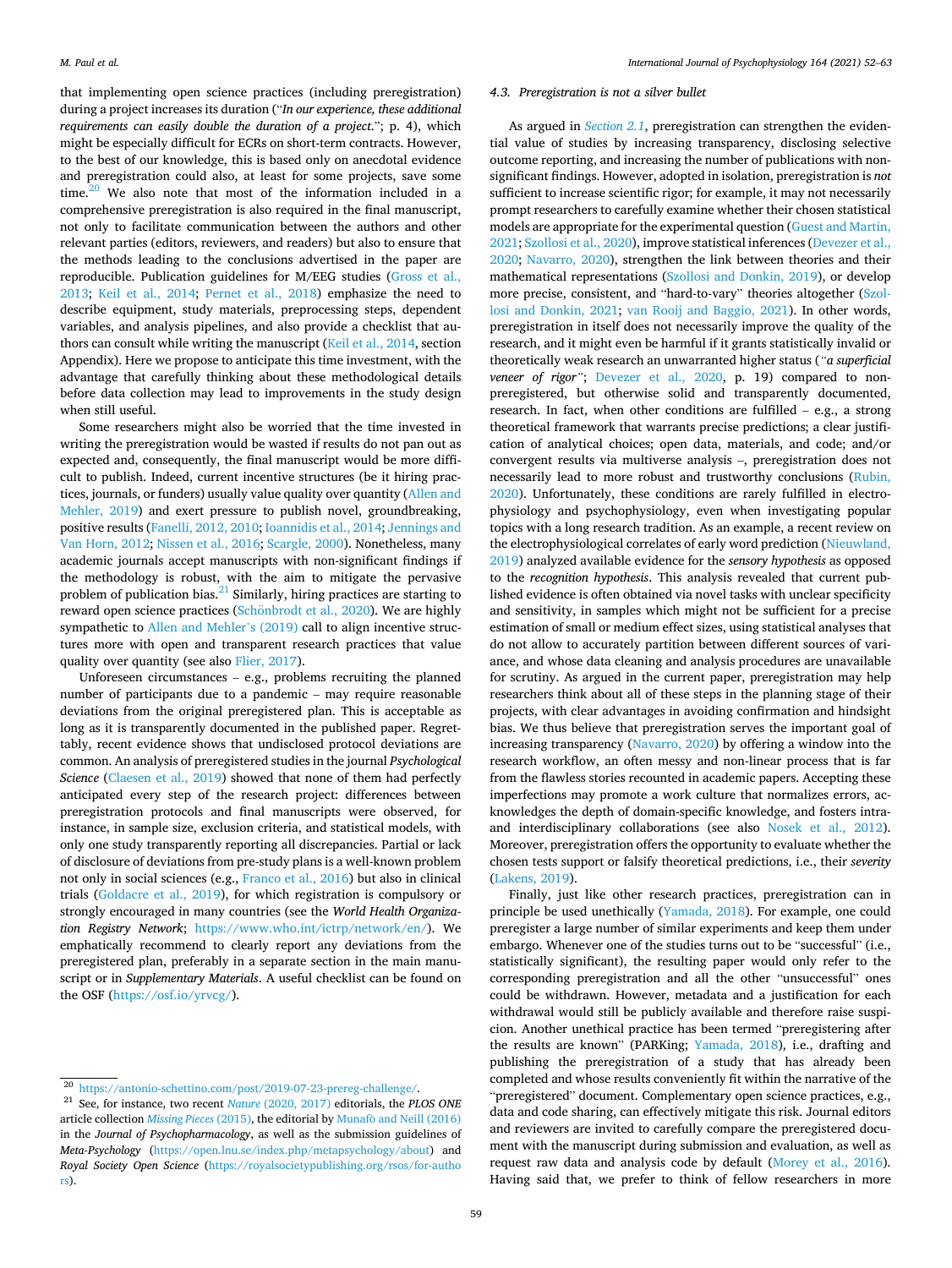<span id="page-8-0"></span>optimistic terms, motivated by higher goals than simply publishing as much as possible (although we might, admittedly, be hopelessly naive; Chapman et al., 2019; [DeDeo, 2020\)](#page-9-0). We also point out that premeditated approaches to exploit the vulnerabilities of a system can hardly be reconciled with claims that mistakes were made in good faith due to ignorance or procedural complexity: researchers engaging in such behaviors (if proven) would consciously commit fraud, and responsible institutions should be contacted and deliver appropriate sanctions.

# **5. Conclusion**

The adoption of a new procedure can be met with resistance, particularly if the benefits are unclear, the amount of work is perceived as too onerous, and training and guidance are lacking. In this paper, we argue that preregistering EEG projects can effectively facilitate the transparent reporting of data preprocessing and analysis choices, thereby improving study replicability and the verifiability of published knowledge. The time spent writing a preregistration is saved at later stages, because the information included in a comprehensive protocol is required at the time of publication. Ready-made templates can serve as useful guidelines and facilitate the implementation of this practice in the research workflow. Combined with other open science practices – e.g., sharing study protocols, materials, raw data, and analysis code –, preregistration increases transparency in the research process and trustworthiness of the scholarly products not only for academic peers, but also other stakeholders in society ([Jamieson et al., 2019](#page-9-0)).

#### **Contributions**

AS supervised the project. All authors wrote the initial draft, reviewed, edited, and approved the final version of the manuscript.

#### **Funding**

This research did not receive any specific grant from funding agencies in the public, commercial, or not-for-profit sectors.

## *Acknowledgements*

We would like to thank Dr. Matt Craddock for his input on a preliminary draft, as well as the kind and thoughtful comments by Dr. Mante S. Nieuwland and another anonymous reviewer on an earlier version of the manuscript.

## *Declaration of competing interest*

MP is funded by the Max Planck Society and the Berlin School of Mind and Brain. GHG is funded by the Max Planck Society and the Einstein Center for Neurosciences Berlin. AS is employed at Erasmus University Rotterdam as Coordinator Open Science. Funders and employers had no role in project design, literature review, writing of the paper, and/or decision to submit for publication.

#### **References**

- [Adda, J., Decker, C., Ottaviani, M., 2020. P-hacking in clinical trials and how incentives](http://refhub.elsevier.com/S0167-8760(21)00074-X/rf0005)  [shape the distribution of results across phases. Proc. Natl. Acad. Sci. 117,](http://refhub.elsevier.com/S0167-8760(21)00074-X/rf0005) 13386–[13392 \(doi:10/ghg5x7\)](http://refhub.elsevier.com/S0167-8760(21)00074-X/rf0005).
- [Albers, C., Lakens, D., 2018. When power analyses based on pilot data are biased:](http://refhub.elsevier.com/S0167-8760(21)00074-X/rf0010) [inaccurate effect size estimators and follow-up bias. J. Exp. Soc. Psychol. 74,](http://refhub.elsevier.com/S0167-8760(21)00074-X/rf0010) 187–[195 \(doi:10/gcsz36\)](http://refhub.elsevier.com/S0167-8760(21)00074-X/rf0010).
- Alday, P.M., 2019. How much baseline correction do we need in ERP research? Extended GLM model can replace baseline correction while lifting its limits. Psychophysiology 56, e13451. <https://doi.org/10.1111/psyp.13451>.
- Algermissen, J., Bartlett, J., Gau, R., Heunis, S., Klapwijk, E., Mazor, M., Paul, M., Schettino, A., Mehler, D.M.A., 2019. A fruitful rendezvous at SIPS: neuroimagers meet study preregistration advocates [www document]. Organ. Hum. Brain Mapp. URL. http://www.ohbmbrainmappingblog.com/1/post/2019/10/a-fruitful-rendevo 'www.ohbmbrainmappingblog.com/1/post/2019/10/a-fruitful-rend

[us-at-sips-neuroimagers-meet-study-preregistration-advocates.html.](http://www.ohbmbrainmappingblog.com/1/post/2019/10/a-fruitful-rendevous-at-sips-neuroimagers-meet-study-preregistration-advocates.html) (Accessed 29 October 2020).

- Allen, C., Mehler, D.M.A., 2019. Open science challenges, benefits and tips in early career and beyond. PLoS Biol. 17, e3000246 [https://doi.org/10.1371/journal.](https://doi.org/10.1371/journal.pbio.3000246)  [pbio.3000246.](https://doi.org/10.1371/journal.pbio.3000246)
- Anand, V., Scales, D.C., Parshuram, C.S., Kavanagh, B.P., 2014. Registration and design alterations of clinical trials in critical care: a cross-sectional observational study. Intensive Care Med. 40, 700–722. <https://doi.org/10.1007/s00134-014-3250-7>.
- [Baker, D.H., Vilidaite, G., Lygo, F.A., Smith, A.K., Flack, T.R., Gouws, A.D., Andrews, T.](http://refhub.elsevier.com/S0167-8760(21)00074-X/rf0035)  [J., 2020. Power Contours: Optimising Sample Size and Precision in Experimental](http://refhub.elsevier.com/S0167-8760(21)00074-X/rf0035)  [Psychology and Human Neuroscience. ArXiv190206122 Q-Bio Stat.](http://refhub.elsevier.com/S0167-8760(21)00074-X/rf0035)
- [Bakker, M., Veldkamp, C.L.S., van Assen, M.A.L.M., Crompvoets, E.A.V., Ong, H.H.,](http://refhub.elsevier.com/S0167-8760(21)00074-X/rf0040) [Nosek, B.A., Soderberg, C.K., Mellor, D., Wicherts, J.M., 2020. Ensuring the quality](http://refhub.elsevier.com/S0167-8760(21)00074-X/rf0040)  [and specificity of preregistrations. PLoS Biol. 18, e3000937 \(doi:10/ghs8mj\)](http://refhub.elsevier.com/S0167-8760(21)00074-X/rf0040). Baldwin, S.A., 2017. Improving the rigor of psychophysiology research. Int. J.
- Psychophysiol. 111, 5–16. [https://doi.org/10.1016/j.ijpsycho.2016.04.006.](https://doi.org/10.1016/j.ijpsycho.2016.04.006)
- Bastos, A.M., Schoffelen, J.-M., 2016. A tutorial review of functional connectivity analysis methods and their interpretational pitfalls. Front. Syst. Neurosci. 9 [https://](https://doi.org/10.3389/fnsys.2015.00175)  [doi.org/10.3389/fnsys.2015.00175](https://doi.org/10.3389/fnsys.2015.00175).
- [Bell, A.J., Sejnowski, T.J., 1997. The](http://refhub.elsevier.com/S0167-8760(21)00074-X/rf0055) "independent components" of natural scenes are [edge filters. Vis. Res. 37, 3327](http://refhub.elsevier.com/S0167-8760(21)00074-X/rf0055)–3338 (doi:10/dcrkkm).
- Bem, D.J., 2011. Feeling the future: Experimental evidence for anomalous retroactive influences on cognition and affect. J. Pers. Soc. Psychol. 100, 407–425. [https://doi.](https://doi.org/10.1037/a0021524)  [org/10.1037/a0021524.](https://doi.org/10.1037/a0021524)
- Bigdely-Shamlo, N., Touryan, J., Ojeda, A., Kothe, C., Mullen, T., Robbins, K., 2020a. Automated EEG mega-analysis I: spectral and amplitude characteristics across studies. NeuroImage 207, 116361. [https://doi.org/10.1016/j.](https://doi.org/10.1016/j.neuroimage.2019.116361) [neuroimage.2019.116361](https://doi.org/10.1016/j.neuroimage.2019.116361).
- Bigdely-Shamlo, N., Touryan, J., Ojeda, A., Kothe, C., Mullen, T., Robbins, K., 2020b. Automated EEG mega-analysis II: cognitive aspects of event related features. NeuroImage 207, 116054. [https://doi.org/10.1016/j.neuroimage.2019.116054.](https://doi.org/10.1016/j.neuroimage.2019.116054)
- [Board of Governors of the Federal Reserve System, Chang, A.C., Li, P., 2015. Is economics](http://refhub.elsevier.com/S0167-8760(21)00074-X/rf0075)  [research replicable? Sixty published papers from thirteen journals say](http://refhub.elsevier.com/S0167-8760(21)00074-X/rf0075) "usually not". [Finance Econ. Discuss. Ser. 2015, 1](http://refhub.elsevier.com/S0167-8760(21)00074-X/rf0075)–26 (doi:10/gfgv79).
- Bocincova, A., Johnson, J.S., 2017. The time course of selective encoding and maintenance of task-relevant object features in working memory. Retrieved from. [https://osf.io/h6p5v.](https://osf.io/h6p5v)
- [Bocincova, A., Johnson, J.S., 2019. The time course of encoding and maintenance of](http://refhub.elsevier.com/S0167-8760(21)00074-X/rf0085)  [task-relevant versus irrelevant object features in working memory. Cortex 111,](http://refhub.elsevier.com/S0167-8760(21)00074-X/rf0085)  196–[209 \(doi:10/gfpb79\)](http://refhub.elsevier.com/S0167-8760(21)00074-X/rf0085).
- Boja, C.E., Herțeliu, C., Dârdală, M., Ileanu, B.V., 2018. Day of the week submission effect for accepted papers in Physica A, PLOS ONE, Nature and Cell. Scientometrics 117, 887–918. [https://doi.org/10.1007/s11192-018-2911-7.](https://doi.org/10.1007/s11192-018-2911-7)
- [Boudewyn, M.A., Luck, S.J., Farrens, J.L., Kappenman, E.S., 2018. How many trials does](http://refhub.elsevier.com/S0167-8760(21)00074-X/rf0095)  [it take to get a significant ERP effect? It depends. Psychophysiology 55, e13049 \(doi:](http://refhub.elsevier.com/S0167-8760(21)00074-X/rf0095)  [10/gcr25d\).](http://refhub.elsevier.com/S0167-8760(21)00074-X/rf0095)
- [Bourgeois, F.T., Murthy, S., Mandl, K.D., 2010. Outcome reporting among drug trials](http://refhub.elsevier.com/S0167-8760(21)00074-X/rf0100)  [registered in ClinicalTrials.gov. Ann. Intern. Med. 153, 158](http://refhub.elsevier.com/S0167-8760(21)00074-X/rf0100)–166 (doi:10/ghdcwb).
- Bowring, A., Maumet, C., Nichols, T.E., 2019. Exploring the impact of analysis software on task fMRI results. Hum. Brain Mapp. 40, 3362–3384. [https://doi.org/10.1002/](https://doi.org/10.1002/hbm.24603) [hbm.24603.](https://doi.org/10.1002/hbm.24603)
- Camerer, C.F., Dreber, A., Forsell, E., Ho, T.-H., Huber, J., Johannesson, M., Kirchler, M., Almenberg, J., Altmejd, A., Chan, T., Heikensten, E., Holzmeister, F., Imai, T., Isaksson, S., Nave, G., Pfeiffer, T., Razen, M., Wu, H., 2016. Evaluating replicability of laboratory experiments in economics. Science 351, 1433–1436. [https://doi.org/](https://doi.org/10.1126/science.aaf0918) [10.1126/science.aaf0918.](https://doi.org/10.1126/science.aaf0918)
- [Campos Viola, F., Thorne, J., Edmonds, B., Schneider, T., Eichele, T., Debener, S., 2009.](http://refhub.elsevier.com/S0167-8760(21)00074-X/rf0115)  [Semi-automatic identification of independent components representing EEG artifact.](http://refhub.elsevier.com/S0167-8760(21)00074-X/rf0115)  [Clin. Neurophysiol. 120, 868](http://refhub.elsevier.com/S0167-8760(21)00074-X/rf0115)–877 (doi:10/czzxhw).
- Chalmers, I., Bracken, M.B., Djulbegovic, B., Garattini, S., Grant, J., Gülmezoglu, A.M., Howells, D.W., Ioannidis, J.P.A., Oliver, S., 2014. How to increase value and reduce waste when research priorities are set. Lancet 383, 156–165. [https://doi.org/](https://doi.org/10.1016/S0140-6736(13)62229-1)  [10.1016/S0140-6736\(13\)62229-1.](https://doi.org/10.1016/S0140-6736(13)62229-1)
- Chambers, C.D., 2020. Why we need preregistration of research: introducing "Registered Reports". Retrieved from.<https://osf.io/nt67f/>.
- Chambers, C.D., Mellor, D.T., 2018. Protocol transparency is vital for registered reports. Nat. Hum. Behav. 2, 791–792. [https://doi.org/10.1038/s41562-018-0449-6.](https://doi.org/10.1038/s41562-018-0449-6)
- Chambers, C.D., Tzavella, L., 2020. Registered Reports: Past, Present and Future (preprint). MetaArXiv.<https://doi.org/10.31222/osf.io/43298>.
- Chang, C.-Y., Hsu, S.-H., Pion-Tonachini, L., Jung, T.-P., 2020. Evaluation of artifact subspace reconstruction for automatic artifact components removal in multi-channel EEG recordings. IEEE Trans. Biomed. Eng. 67, 1114–1121. [https://doi.org/10.1109/](https://doi.org/10.1109/TBME.2019.2930186)  [TBME.2019.2930186.](https://doi.org/10.1109/TBME.2019.2930186)
- [Chapman, C.A., Bicca-Marques, J.C., Calvignac-Spencer, S., Fan, P., Fashing, P.J.,](http://refhub.elsevier.com/S0167-8760(21)00074-X/rf0145)  [Gogarten, J., Guo, S., Hemingway, C.A., Leendertz, F., Li, B., Matsuda, I., Hou, R.,](http://refhub.elsevier.com/S0167-8760(21)00074-X/rf0145)  [Serio-Silva, J.C., Chr. Stenseth, N., 2019. Games academics play and their](http://refhub.elsevier.com/S0167-8760(21)00074-X/rf0145)  consequences: how authorship, *h*[-index and journal impact factors are shaping the](http://refhub.elsevier.com/S0167-8760(21)00074-X/rf0145)  [future of academia. Proc. R. Soc. B Biol. Sci. 286, 20192047 \(doi:10/ggd7dk\).](http://refhub.elsevier.com/S0167-8760(21)00074-X/rf0145)
- Claesen, A., Gomes, S.L.B.T., Tuerlinckx, F., Vanpaemel, W., 2019. Preregistration: Comparing Dream to Reality (preprint). PsyArXiv. [https://doi.org/10.31234/osf.io/](https://doi.org/10.31234/osf.io/d8wex)  [d8wex](https://doi.org/10.31234/osf.io/d8wex).
- Clayson, P.E., Miller, G.A., 2017. Psychometric considerations in the measurement of event-related brain potentials: guidelines for measurement and reporting. Int. J. Psychophysiol. 111, 57-67. https://doi.org/10.1016/j.ijpsycho.2016.09.
- Clayson, P.E., Carbine, K.A., Baldwin, S.A., Larson, M.J., 2019. Methodological reporting behavior, sample sizes, and statistical power in studies of event-related potentials: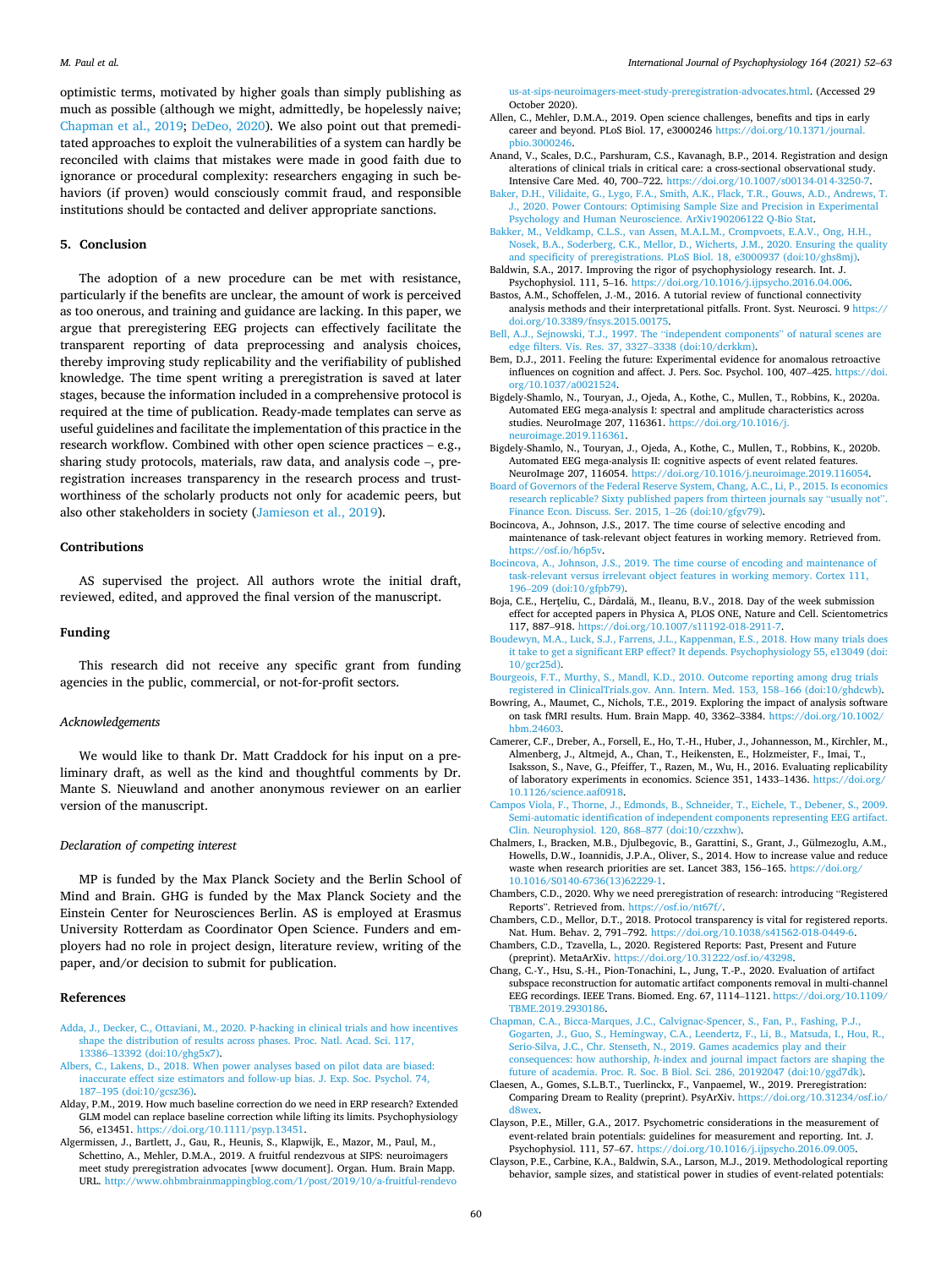<span id="page-9-0"></span>barriers to reproducibility and replicability. Psychophysiology 56, e13437. [https://](https://doi.org/10.1111/psyp.13437)  [doi.org/10.1111/psyp.13437.](https://doi.org/10.1111/psyp.13437)

[Cohen, M.X., 2014. Analyzing Neural Time Series Data: Theory and Practice, 1 edition.](http://refhub.elsevier.com/S0167-8760(21)00074-X/rf0165)  [The MIT Press, Cambridge, Massachusetts.](http://refhub.elsevier.com/S0167-8760(21)00074-X/rf0165)

[Colquhoun, D., 2017. The reproducibility of research and the misinterpretation of](http://refhub.elsevier.com/S0167-8760(21)00074-X/rf0170) *p*[values. R. Soc. Open Sci. 4, 171085 \(doi:10/gd6dq2\)](http://refhub.elsevier.com/S0167-8760(21)00074-X/rf0170).

Coopmans, C., Nieuwland, M.S., 2018. Proper names in discourse. Retrieved from. [https://osf.io/bpt5s.](https://osf.io/bpt5s)

- [Coopmans, C.W., Nieuwland, M.S., 2020. Dissociating activation and integration of](http://refhub.elsevier.com/S0167-8760(21)00074-X/rf0180) [discourse referents: evidence from ERPs and oscillations. Cortex 126, 83](http://refhub.elsevier.com/S0167-8760(21)00074-X/rf0180)–106 (doi: [10/ghz27g\).](http://refhub.elsevier.com/S0167-8760(21)00074-X/rf0180)
- Cumming, G., 2014. The new statistics: why and how. Psychol. Sci. 25, 7–29. [https://doi.](https://doi.org/10.1177/0956797613504966)  [org/10.1177/0956797613504966.](https://doi.org/10.1177/0956797613504966)
- [Debnath, R., Buzzell, G.A., Morales, S., Bowers, M.E., Leach, S.C., Fox, N.A., 2020. The](http://refhub.elsevier.com/S0167-8760(21)00074-X/rf0190) [Maryland analysis of developmental EEG \(MADE\) pipeline. Psychophysiology 57](http://refhub.elsevier.com/S0167-8760(21)00074-X/rf0190)  [\(doi:10/ghdh8p\).](http://refhub.elsevier.com/S0167-8760(21)00074-X/rf0190)
- [DeDeo, S., 2020. When Science is a Game. ArXiv200605994 Phys.](http://refhub.elsevier.com/S0167-8760(21)00074-X/rf0195)
- [Delorme, A., Sejnowski, T., Makeig, S., 2007. Enhanced detection of artifacts in EEG data](http://refhub.elsevier.com/S0167-8760(21)00074-X/rf0200)  [using higher-order statistics and independent component analysis. NeuroImage 34,](http://refhub.elsevier.com/S0167-8760(21)00074-X/rf0200)  1443–[1449 \(doi:10/dvrjq7\).](http://refhub.elsevier.com/S0167-8760(21)00074-X/rf0200)
- [Depaoli, S., van de Schoot, R., 2017. Improving transparency and replication in Bayesian](http://refhub.elsevier.com/S0167-8760(21)00074-X/rf0205)  [statistics: the WAMBS-Checklist. Psychol. Methods 22, 240](http://refhub.elsevier.com/S0167-8760(21)00074-X/rf0205)–261 (doi:10/f99qn4).
- Devezer, B., Navarro, D.J., Vandekerckhove, J., Buzbas, E.O., 2020. The case for formal methodology in scientific reform (preprint). Sci. Commun. Educ. [https://doi.org/](https://doi.org/10.1101/2020.04.26.048306) [10.1101/2020.04.26.048306.](https://doi.org/10.1101/2020.04.26.048306)
- [Dirnagl, U., 2020. Preregistration of exploratory research: learning from the golden age](http://refhub.elsevier.com/S0167-8760(21)00074-X/rf0215)  [of discovery. PLoS Biol. 18, e3000690 \(doi:10/gg9fvb\).](http://refhub.elsevier.com/S0167-8760(21)00074-X/rf0215)
- Dong, L., Liu, X., Zhao, L., Lai, Y., Gong, D., Liu, T., Yao, D., 2019. A comparative study of different EEG reference choices for event-related potentials extracted by independent component analysis. Front. Neurosci. 13. [https://doi.org/10.3389/](https://doi.org/10.3389/fnins.2019.01068) [fnins.2019.01068](https://doi.org/10.3389/fnins.2019.01068).
- Duma, G.M., Mento, G., Tressoldi, P., 2018. Anticipation of auditory vs faces random stimuli: an EEG source reconstruction study. Retrieved from. [https://osf.io/uf59a.](https://osf.io/uf59a)
- [Duma, G.M., Mento, G., Semenzato, L., Tressoldi, P., 2019. EEG anticipation of random](http://refhub.elsevier.com/S0167-8760(21)00074-X/rf0235)  [high and low arousal faces and sounds. F1000Research 8, 1508 \(doi:10/gh3d88\)](http://refhub.elsevier.com/S0167-8760(21)00074-X/rf0235).
- [Edwards, M.A., Roy, S., 2017. Academic research in the 21st century: maintaining](http://refhub.elsevier.com/S0167-8760(21)00074-X/rf0240)  [scientific integrity in a climate of perverse incentives and hypercompetition.](http://refhub.elsevier.com/S0167-8760(21)00074-X/rf0240)  [Environ. Eng. Sci. 34, 51](http://refhub.elsevier.com/S0167-8760(21)00074-X/rf0240)–61 (doi:10/gcp2hf).
- Eklund, A., Nichols, T.E., Knutsson, H., 2016. Cluster failure: why fMRI inferences for spatial extent have inflated false-positive rates. Proc. Natl. Acad. Sci. 113, 7900–7905. [https://doi.org/10.1073/pnas.1602413113.](https://doi.org/10.1073/pnas.1602413113)
- [Enders, C.K., 2010. Applied Missing Data Analysis. Guilford Press, New York, NY, US](http://refhub.elsevier.com/S0167-8760(21)00074-X/rf0250). Eronen, M.I., Bringmann, L.F., 2021. The Theory Crisis in Psychology: How to Move
- Forward. Perspect. Psychol. Sci. [https://doi.org/10.1177/1745691620970586.](https://doi.org/10.1177/1745691620970586) [Errington, T.M., Iorns, E., Gunn, W., Tan, F.E., Lomax, J., Nosek, B.A., 2014. An open](http://refhub.elsevier.com/S0167-8760(21)00074-X/rf0260) [investigation of the reproducibility of cancer biology research. eLife 3, e04333 \(doi:](http://refhub.elsevier.com/S0167-8760(21)00074-X/rf0260)  [10/gcnzrq\)](http://refhub.elsevier.com/S0167-8760(21)00074-X/rf0260).
- [Etz, A., Vandekerckhove, J., 2018. Introduction to Bayesian inference for psychology.](http://refhub.elsevier.com/S0167-8760(21)00074-X/rf0265) [Psychon. Bull. Rev. 25, 5](http://refhub.elsevier.com/S0167-8760(21)00074-X/rf0265)–34 (doi:10/gc9pqc).
- Falkenstein, M., Hohnsbein, J., Hoormann, J., Blanke, L., 1991. Effects of crossmodal divided attention on late ERP components. II. Error processing in choice reaction tasks. Electroencephalogr. Clin. Neurophysiol. 78, 447–455. [https://doi.org/](https://doi.org/10.1016/0013-4694(91)90062-9)  [10.1016/0013-4694\(91\)90062-9](https://doi.org/10.1016/0013-4694(91)90062-9).
- Fanelli, D., 2010. "Positive" [results increase down the hierarchy of the sciences. PLoS](http://refhub.elsevier.com/S0167-8760(21)00074-X/rf0275) [ONE 5, e10068 \(doi:10/d3bcr7\)](http://refhub.elsevier.com/S0167-8760(21)00074-X/rf0275).
- [Fanelli, D., 2012. Negative results are disappearing from most disciplines and countries.](http://refhub.elsevier.com/S0167-8760(21)00074-X/rf0280)  [Scientometrics 90, 891](http://refhub.elsevier.com/S0167-8760(21)00074-X/rf0280)–904 (doi:10/bq24dv).
- [Field, A.P., Miles, J.N.V., Field, Z.C., 2012. Discovering Statistics Using R: And Sex and](http://refhub.elsevier.com/S0167-8760(21)00074-X/rf0285)  Drugs and Rock "n" [Roll. Sage Publications Ltd., London](http://refhub.elsevier.com/S0167-8760(21)00074-X/rf0285).
- Field, S.M., Wagenmakers, E.-J., Kiers, H.A.L., Hoekstra, R., Ernst, A.F., van Ravenzwaaij, D., 2020. The effect of preregistration on trust in empirical research findings: results of a registered report. R. Soc. Open Sci. 7, 181351 [https://doi.org/](https://doi.org/10.1098/rsos.181351)  [10.1098/rsos.181351](https://doi.org/10.1098/rsos.181351).
- Fields, E.C., Kuperberg, G.R., 2020. Having your cake and eating it too: flexibility and power with mass univariate statistics for ERP data. Psychophysiology 57, e13468. <https://doi.org/10.1111/psyp.13468>.
- Fletcher, E.M., Kussmaul, C.L., Mangun, G.R., 1996. Estimation of interpolation errors in scalp topographic mapping. Electroencephalogr. Clin. Neurophysiol. 98, 422–434. [https://doi.org/10.1016/0013-4694\(96\)95135-4.](https://doi.org/10.1016/0013-4694(96)95135-4)
- [Fleur, D.S., Flecken, M., Rommers, J., Nieuwland, M.S., 2020. Definitely saw it coming?](http://refhub.elsevier.com/S0167-8760(21)00074-X/rf0305)  [The dual nature of the pre-nominal prediction effect. Cognition 204, 104335 \(doi:](http://refhub.elsevier.com/S0167-8760(21)00074-X/rf0305) [10/gg74cq\).](http://refhub.elsevier.com/S0167-8760(21)00074-X/rf0305)
- Flier, J., 2017. Faculty promotion must assess reproducibility. Nature 549, 133. [https://](https://doi.org/10.1038/549133a)  [doi.org/10.1038/549133a.](https://doi.org/10.1038/549133a)
- [Franco, A., Malhotra, N., Simonovits, G., 2016. Underreporting in psychology](http://refhub.elsevier.com/S0167-8760(21)00074-X/rf0315) [experiments: evidence from a study registry. Soc. Psychol. Personal. Sci. 7, 8](http://refhub.elsevier.com/S0167-8760(21)00074-X/rf0315)–12 [\(doi:10/f75sr6\)](http://refhub.elsevier.com/S0167-8760(21)00074-X/rf0315).
- Frömer, R., Maier, M., Abdel Rahman, R., 2018. Group-level EEG-processing pipeline for [flexible single trial-based analyses including linear mixed models. Front. Neurosci.](http://refhub.elsevier.com/S0167-8760(21)00074-X/rf0320)  [12, 48 \(doi:10/gc3z35\).](http://refhub.elsevier.com/S0167-8760(21)00074-X/rf0320)
- [Gabard-Durnam, L.J., Mendez Leal, A.S., Wilkinson, C.L., Levin, A.R., 2018. The Harvard](http://refhub.elsevier.com/S0167-8760(21)00074-X/rf0325)  [Automated Processing Pipeline for Electroencephalography \(HAPPE\): standardized](http://refhub.elsevier.com/S0167-8760(21)00074-X/rf0325) [processing software for developmental and high-artifact data. Front. Neurosci. 12,](http://refhub.elsevier.com/S0167-8760(21)00074-X/rf0325)  [97 \(doi:10/gc6c3z\)](http://refhub.elsevier.com/S0167-8760(21)00074-X/rf0325).
- [Gehring, W.J., Goss, B., Coles, M.G.H., Meyer, D.E., Donchin, E., 1993. A neural system](http://refhub.elsevier.com/S0167-8760(21)00074-X/rf0330)  [for error detection and compensation. Psychol. Sci. 4, 385](http://refhub.elsevier.com/S0167-8760(21)00074-X/rf0330)–390.
- Gelman, A., Loken, E., 2013. The garden of forking paths: why multiple comparisons can be a problem, even when there is no "fishing expedition" or "p-hacking" and the research hypothesis was posited ahead of time. [https://www.stat.columbia.](https://www.stat.columbia.edu/~gelman/research/unpublished/p_hacking.pdf)  [edu/~gelman/research/unpublished/p\\_hacking.pdf.](https://www.stat.columbia.edu/~gelman/research/unpublished/p_hacking.pdf)
- Gerwing, T.G., Allen Gerwing, A.M., Avery-Gomm, S., Choi, C.-Y., Clements, J.C., Rash, J.A., 2020. Quantifying professionalism in peer review. Res. Integr. Peer Rev. 5, 9. [https://doi.org/10.1186/s41073-020-00096-x.](https://doi.org/10.1186/s41073-020-00096-x)

Gigerenzer, G., 2004. Mindless statistics. J. Socio-Econ., Stat. Significance 33, 587–606. [https://doi.org/10.1016/j.socec.2004.09.033.](https://doi.org/10.1016/j.socec.2004.09.033)

- [Goldacre, B., Drysdale, H., Dale, A., Milosevic, I., Slade, E., Hartley, P., Marston, C.,](http://refhub.elsevier.com/S0167-8760(21)00074-X/rf0350)  [Powell-Smith, A., Heneghan, C., Mahtani, K.R., 2019. COMPare: a prospective](http://refhub.elsevier.com/S0167-8760(21)00074-X/rf0350)  [cohort study correcting and monitoring 58 misreported trials in real time. Trials 20,](http://refhub.elsevier.com/S0167-8760(21)00074-X/rf0350)  [118 \(doi:10/gfvpv9\).](http://refhub.elsevier.com/S0167-8760(21)00074-X/rf0350)
- Groppe, D.M., Urbach, T.P., Kutas, M., 2011. Mass univariate analysis of event-related brain potentials/fields I: a critical tutorial review. Psychophysiology 48, 1711–1725. /doi.org/10.1111/j.1469-8986.2011.01273.x.
- Gross, J., Baillet, S., Barnes, G.R., Henson, R.N., Hillebrand, A., Jensen, O., Jerbi, K., Litvak, V., Maess, B., Oostenveld, R., Parkkonen, L., Taylor, J.R., van Wassenhove, V., Wibral, M., Schoffelen, J.-M., 2013. Good practice for conducting and reporting MEG research. NeuroImage 65, 349–363. [https://doi.org/10.1016/j.](https://doi.org/10.1016/j.neuroimage.2012.10.001)  [neuroimage.2012.10.001.](https://doi.org/10.1016/j.neuroimage.2012.10.001)
- Guest, O., Martin, A.E., 2021. How Computational Modeling Can Force Theory Building in Psychological Science. Perspect. Psychol. Sci. [https://doi.org/10.1177/](https://doi.org/10.1177/1745691620970585)  [1745691620970585.](https://doi.org/10.1177/1745691620970585)
- Hajcak, G., Klawohn, J., Meyer, A., 2019. The utility of event-related potentials in clinical psychology. Annu. Rev. Clin. Psychol. 15, 71–95. [https://doi.org/10.1146/](https://doi.org/10.1146/annurev-clinpsy-050718-095457) linpsy-050718-095457.
- Hannink, G., Gooszen, H.G., Rovers, M.M., 2013. Comparison of registered and published primary outcomes in randomized clinical trials of surgical interventions. Ann. Surg. 257, 818–823. [https://doi.org/10.1097/SLA.0b013e3182864fa3.](https://doi.org/10.1097/SLA.0b013e3182864fa3)

[Hansen, P., Kringelbach, M., Salmelin, R. \(Eds.\), 2010. MEG: An Introduction to](http://refhub.elsevier.com/S0167-8760(21)00074-X/rf0380)  [Methods, 1 edition. Oxford University Press, New York](http://refhub.elsevier.com/S0167-8760(21)00074-X/rf0380).

- Harder, R.L., Desmarais, R.N., 1972. Interpolation using surface splines. J. Aircr. 9, 189–191. <https://doi.org/10.2514/3.44330>.
- Hardwicke, T.E., Ioannidis, J.P.A., 2018. Mapping the universe of registered reports. Nat. Hum. Behav. 2, 793–796. <https://doi.org/10.1038/s41562-018-0444-y>.
- [Haven, T.L., Van Grootel, L., 2019. Preregistering qualitative research. Account. Res. 26,](http://refhub.elsevier.com/S0167-8760(21)00074-X/rf0395)  229–[244 \(doi:10/gfv55q\).](http://refhub.elsevier.com/S0167-8760(21)00074-X/rf0395)
- Hawkins, D., 1980. Identification of Outliers, Monographs on Statistics and Applied Probability. Springer Netherlands. https://doi.org/10.1007/978-94-015de Heide, R., Grünwald, P.D., 2020. Why optional stopping can be a problem for
- Bayesians. Psychon. Bull. Rev. <https://doi.org/10.3758/s13423-020-01803-x>. Helfrich, R.F., Knight, R.T., 2019. Cognitive neurophysiology: event-related potentials.
- Handb. Clin. Neurol. 160, 543–558. [https://doi.org/10.1016/B978-0-444-64032-](https://doi.org/10.1016/B978-0-444-64032-1.00036-9)  [1.00036-9.](https://doi.org/10.1016/B978-0-444-64032-1.00036-9)
- Hobson, H.M., Bishop, D.V.M., 2014. Mu suppression a good measure of the human mirror neuron system? Retrieved from. [https://osf.io/yajkz/.](https://osf.io/yajkz/)
- [Hobson, H.M., Bishop, D.V.M., 2016. Mu suppression](http://refhub.elsevier.com/S0167-8760(21)00074-X/rf0420)  a good measure of the human [mirror neuron system? Cortex 82, 290](http://refhub.elsevier.com/S0167-8760(21)00074-X/rf0420)–310 (doi:10/f83bh5).
- Hyvärinen, A., 1999. Fast and robust fixed-point algorithms for independent component [analysis. IEEE Trans. Neural Netw. 10, 626](http://refhub.elsevier.com/S0167-8760(21)00074-X/rf0425)–634 (doi:10/ftk87t).
- In praise of replication studies and null results. Nature 578, 2020, 489–490. [https://doi.](https://doi.org/10.1038/d41586-020-00530-6)  [org/10.1038/d41586-020-00530-6](https://doi.org/10.1038/d41586-020-00530-6).
- Ioannidis, J.P.A., 2005. Why most published research findings are false. PLoS Med. 2, e124 [https://doi.org/10.1371/journal.pmed.0020124.](https://doi.org/10.1371/journal.pmed.0020124)
- Ioannidis, J.P.A., 2008. Why most discovered true associations are inflated. Epidemiol. Camb. Mass 19, 640–648.<https://doi.org/10.1097/EDE.0b013e31818131e7>.
- Ioannidis, J.P.A., Munafò, M.R., Fusar-Poli, P., Nosek, B.A., David, S.P., 2014. Publication and other reporting biases in cognitive sciences: detection, prevalence, and prevention. Trends Cogn. Sci. 18, 235-241. https://doi.org/10.1016/ [tics.2014.02.010.](https://doi.org/10.1016/j.tics.2014.02.010)
- [Jamieson, K.H., McNutt, M., Kiermer, V., Sever, R., 2019. Signaling the trustworthiness](http://refhub.elsevier.com/S0167-8760(21)00074-X/rf0450)  [of science. Proc. Natl. Acad. Sci. 116, 19231](http://refhub.elsevier.com/S0167-8760(21)00074-X/rf0450)–19236 (doi:10/gf85w6).
- Jennings, R.G., Van Horn, J.D., 2012. Publication bias in neuroimaging research: implications for meta-analyses. Neuroinformatics 10, 67–80. [https://doi.org/](https://doi.org/10.1007/s12021-011-9125-y) [10.1007/s12021-011-9125-y](https://doi.org/10.1007/s12021-011-9125-y).
- Jiang, X., Bian, G.-B., Tian, Z., 2019. Removal of artifacts from EEG signals: a review. Sensors 19, 987. [https://doi.org/10.3390/s19050987.](https://doi.org/10.3390/s19050987)
- John, L.K., Loewenstein, G., Prelec, D., 2012. Measuring the prevalence of questionable research practices with incentives for truth telling. Psychol. Sci. 23, 524–532. [https://doi.org/10.1177/0956797611430953.](https://doi.org/10.1177/0956797611430953)
- Jones, P.M., Chow, J.T.Y., Arango, M.F., Fridfinnson, J.A., Gai, N., Lam, K., Turkstra, T. P., 2017. Comparison of registered and reported outcomes in randomized clinical trials published in anesthesiology journals. Anesth. Analg. 125, 1292–1300. [https://](https://doi.org/10.1213/ANE.0000000000002272)  [doi.org/10.1213/ANE.0000000000002272](https://doi.org/10.1213/ANE.0000000000002272).
- [Judd, C.M., McClelland, G.H., Ryan, C.S., 2017a. Data Analysis: A Model Comparison](http://refhub.elsevier.com/S0167-8760(21)00074-X/rf0475)  [Approach to Regression, ANOVA, and Beyond, 3 edition. Routledge, New York.](http://refhub.elsevier.com/S0167-8760(21)00074-X/rf0475)
- Judd, C.M., Westfall, J., Kenny, D.A., 2017b. Experiments with more than one random factor: designs, analytic models, and statistical power. Annu. Rev. Psychol. 68, 601–625. <https://doi.org/10.1146/annurev-psych-122414-033702>.
- Kaplan, R.M., Irvin, V.L., 2015. Likelihood of null effects of large NHLBI clinical trials has increased over time. PLoS ONE 10. [https://doi.org/10.1371/journal.pone.0132382.](https://doi.org/10.1371/journal.pone.0132382)
- Kappenman, E.S., Luck, S.J., 2010. The effects of electrode impedance on data quality and statistical significance in ERP recordings. Psychophysiology 47, 888–904. [https://doi.org/10.1111/j.1469-8986.2010.01009.x.](https://doi.org/10.1111/j.1469-8986.2010.01009.x)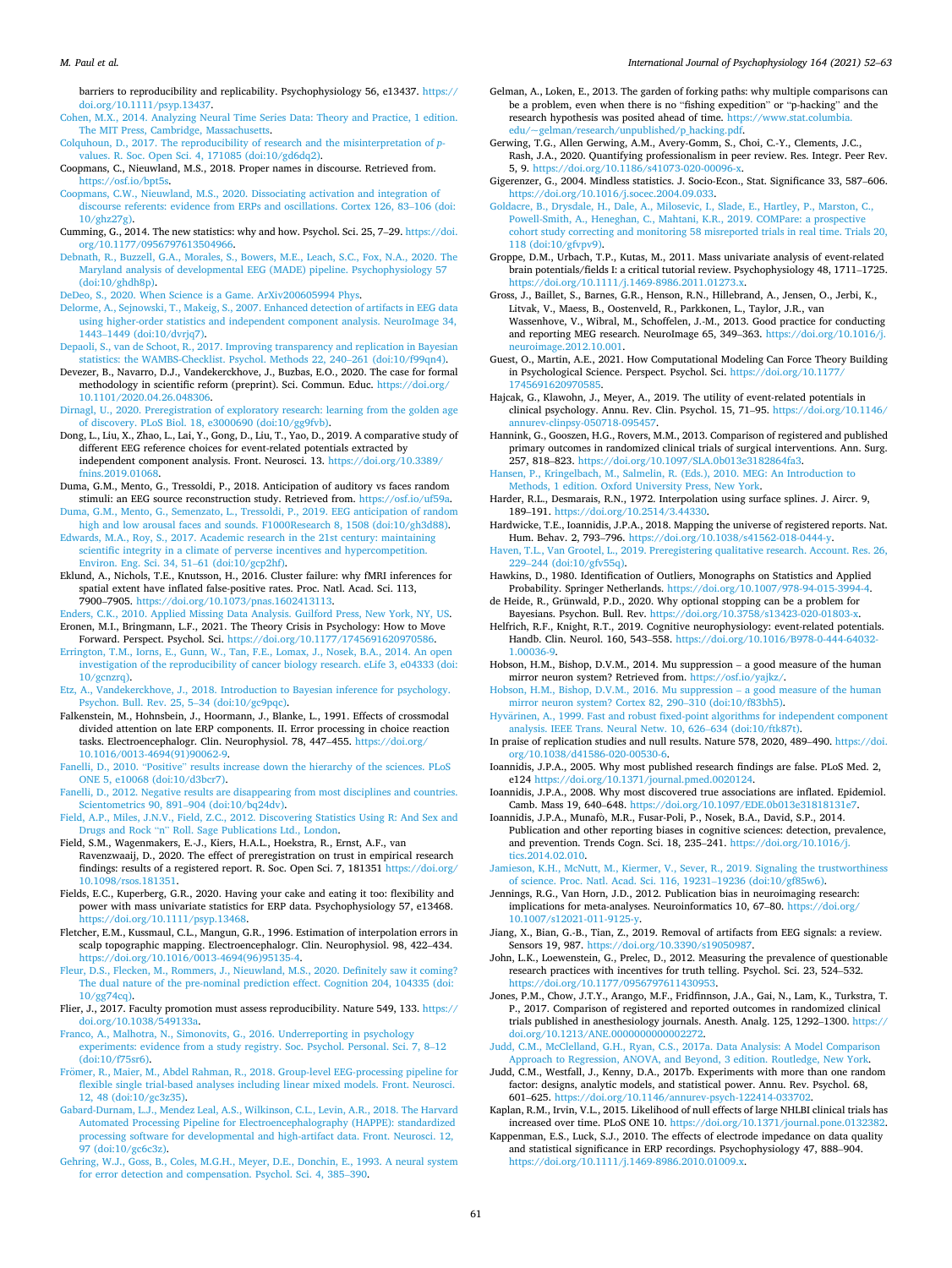<span id="page-10-0"></span>[Kass, R.E., Raftery, A.E., 1995. Bayes factors. J. Am. Stat. Assoc. 90, 773](http://refhub.elsevier.com/S0167-8760(21)00074-X/rf0495)–795 (doi:10/ [gdnbw3\).](http://refhub.elsevier.com/S0167-8760(21)00074-X/rf0495)

- Keil, A., Debener, S., Gratton, G., Junghöfer, M., Kappenman, E.S., Luck, S.J., Luu, P., Miller, G.A., Yee, C.M., 2014. Committee report: publication guidelines and recommendations for studies using electroencephalography and magnetoencephalography. Psychophysiology 51, 1–21. [https://doi.org/10.1111/](https://doi.org/10.1111/psyp.12147) [psyp.12147](https://doi.org/10.1111/psyp.12147).
- Keil, A., Gatzke-Kopp, L.M., Horváth, J., Jennings, J.R., Fabiani, M., 2020. A registered report format for *Psychophysiology*. Psychophysiology. [https://doi.org/10.1111/](https://doi.org/10.1111/psyp.13663) [psyp.13663](https://doi.org/10.1111/psyp.13663).
- Kerr, N.L., 1998. HARKing: hypothesizing after the results are known. Personal. Soc. Psychol. Rev. Off. J. Soc. Personal. Soc. Psychol. Inc. 2, 196–217. [https://doi.org/](https://doi.org/10.1207/s15327957pspr0203_4) [10.1207/s15327957pspr0203\\_4.](https://doi.org/10.1207/s15327957pspr0203_4)
- [Keysers, C., Gazzola, V., Wagenmakers, E.-J., 2020. Using Bayes factor hypothesis testing](http://refhub.elsevier.com/S0167-8760(21)00074-X/rf0515)  [in neuroscience to establish evidence of absence. Nat. Neurosci. 23, 788](http://refhub.elsevier.com/S0167-8760(21)00074-X/rf0515)–799 (doi: [10/gg3tz7\)](http://refhub.elsevier.com/S0167-8760(21)00074-X/rf0515).
- Kida, T., Tanaka, E., Kakigi, R., 2016. Multi-dimensional dynamics of human electromagnetic brain activity. Front. Hum. Neurosci. 9. [https://doi.org/10.3389/](https://doi.org/10.3389/fnhum.2015.00713)  [fnhum.2015.00713.](https://doi.org/10.3389/fnhum.2015.00713)
- Kidwell, M.C., Lazarević, L.B., Baranski, E., Hardwicke, T.E., Piechowski, S., Falkenberg, L.-S., Kennett, C., Slowik, A., Sonnleitner, C., Hess-Holden, C., Errington, T.M., Fiedler, S., Nosek, B.A., 2016. Badges to acknowledge open practices: a simple, low-cost, effective method for increasing transparency. PLoS Biol. 14, e1002456 <https://doi.org/10.1371/journal.pbio.1002456>.
- Klawohn, J., Meyer, A., Weinberg, A., Hajcak, G., 2020. Methodological choices in eventrelated potential (ERP) research and their impact on internal consistency reliability and individual differences: an examination of the error-related negativity (ERN) and anxiety. J. Abnorm. Psychol. 129, 29–37. [https://doi.org/10.1037/abn0000458.](https://doi.org/10.1037/abn0000458)
- [Kraemer, H.C., Mintz, J., Noda, A., Tinklenberg, J., Yesavage, J.A., 2006. Caution](http://refhub.elsevier.com/S0167-8760(21)00074-X/rf0535) [regarding the use of pilot studies to guide power calculations for study proposals.](http://refhub.elsevier.com/S0167-8760(21)00074-X/rf0535)  [Arch. Gen. Psychiatry 63, 484 \(doi:10/bqq4s2\).](http://refhub.elsevier.com/S0167-8760(21)00074-X/rf0535)
- [Kruschke, J.K., 2014. Doing Bayesian Data Analysis: A Tutorial With R, JAGS, and Stan,](http://refhub.elsevier.com/S0167-8760(21)00074-X/rf0540)  [2nd edition. Academic Press, Boston](http://refhub.elsevier.com/S0167-8760(21)00074-X/rf0540).
- Kruschke, J.K., Liddell, T.M., 2017. The Bayesian new statistics: hypothesis testing, estimation, meta-analysis, and power analysis from a Bayesian perspective. Psychon. Bull. Rev. 25, 178–206. <https://doi.org/10.3758/s13423-016-1221-4>.
- Kunda, Z., 1990. The case for motivated reasoning. Psychol. Bull. 108, 480–498. [https://](https://doi.org/10.1037/0033-2909.108.3.480)  [doi.org/10.1037/0033-2909.108.3.480](https://doi.org/10.1037/0033-2909.108.3.480).
- [Kutas, M., Federmeier, K.D., 2011. Thirty years and counting: finding meaning in the](http://refhub.elsevier.com/S0167-8760(21)00074-X/rf0555) [N400 component of the event-related brain potential \(ERP\). Annu. Rev. Psychol. 62,](http://refhub.elsevier.com/S0167-8760(21)00074-X/rf0555)  621–[647 \(doi:10/c4tfhz\).](http://refhub.elsevier.com/S0167-8760(21)00074-X/rf0555)
- [Kutas, M., Hillyard, S.A., 1980. Reading senseless sentences: brain potentials reflect](http://refhub.elsevier.com/S0167-8760(21)00074-X/rf0560)  [semantic incongruity. Science 207, 203](http://refhub.elsevier.com/S0167-8760(21)00074-X/rf0560)–205 (doi:10/ffh9zj).
- Lakens, D., 2017, March 14. Will knowledge about more efficient study designs increase the willingness to pre-register? [https://doi.org/10.31222/osf.io/svzyc.](https://doi.org/10.31222/osf.io/svzyc)
- [Lakens, D., 2019. The value of preregistration for psychological science: a conceptual](http://refhub.elsevier.com/S0167-8760(21)00074-X/rf0570)  [analysis. Jpn. Psychol. Rev. 62, 221](http://refhub.elsevier.com/S0167-8760(21)00074-X/rf0570)–230.
- Larson, M.J., 2016. Commitment to cutting-edge research with rigor and replication in psychophysiological science by Michael J. Larson. Int. J. Psychophysiol. 102, ix–x. [https://doi.org/10.1016/S0167-8760\(16\)30038-1.](https://doi.org/10.1016/S0167-8760(16)30038-1)
- Larson, M.J., Carbine, K.A., 2017. Sample size calculations in human electrophysiology (EEG and ERP) studies: a systematic review and recommendations for increased rigor. Int. J. Psychophysiol., Rigor Replication: Towards Improved Best Pract. Psychophysiol. Res. 111, 33–41. [https://doi.org/10.1016/j.ijpsycho.2016.06.015.](https://doi.org/10.1016/j.ijpsycho.2016.06.015)
- Law, S.K., Nunez, P.L., Wijesinghe, R.S., 1993. High-resolution EEG using spline generated surface Laplacians on spherical and ellipsoidal surfaces. IEEE Trans.
- Biomed. Eng. 40, 145–153. <https://doi.org/10.1109/10.212068>. [Leon, A.C., Davis, L.L., Kraemer, H.C., 2011. The role and interpretation of pilot studies](http://refhub.elsevier.com/S0167-8760(21)00074-X/rf0590)  [in clinical research. J. Psychiatr. Res. 45, 626](http://refhub.elsevier.com/S0167-8760(21)00074-X/rf0590)–629 (doi:10/cmhgtj).
- [Levelt, W.J.M., Drenth, P., Noort, E. \(Eds.\), 2012. Flawed Science: The Fraudulent](http://refhub.elsevier.com/S0167-8760(21)00074-X/rf0595)  [Research Practices of Social Psychologist Diederik Stapel. Commissioned by the](http://refhub.elsevier.com/S0167-8760(21)00074-X/rf0595)  [Tilburg University, University of Amsterdam and the University of Groningen,](http://refhub.elsevier.com/S0167-8760(21)00074-X/rf0595)  [Tilburg](http://refhub.elsevier.com/S0167-8760(21)00074-X/rf0595).
- Liu, Q., Balsters, J.H., Baechinger, M., van der Groen, O., Wenderoth, N., Mantini, D., 2015. Estimating a neutral reference for electroencephalographic recordings: the importance of using a high-density montage and a realistic head model. J. Neural Eng. 12, 056012 <https://doi.org/10.1088/1741-2560/12/5/056012>.
- [Luck, S.J., 2014. An Introduction to the Event-Related Potential Technique, 2nd edition.](http://refhub.elsevier.com/S0167-8760(21)00074-X/rf0605)  [Bradford Books, Cambridge, Massachusetts.](http://refhub.elsevier.com/S0167-8760(21)00074-X/rf0605)
- Luck, S.J., Gaspelin, N., 2017. How to get statistically significant effects in any ERP experiment (and why you shouldn't). Psychophysiology 54, 146–157. [https://doi.](https://doi.org/10.1111/psyp.12639) [org/10.1111/psyp.12639](https://doi.org/10.1111/psyp.12639).
- [Lupia, A., Elman, C., 2014. Openness in political science: data access and research](http://refhub.elsevier.com/S0167-8760(21)00074-X/rf0615) [transparency: introduction. PS Polit. Sci. Polit. 47, 19](http://refhub.elsevier.com/S0167-8760(21)00074-X/rf0615)–42 (doi:10/b42w).
- [Maris, E., Oostenveld, R., 2007. Nonparametric statistical testing of EEG- and MEG-data.](http://refhub.elsevier.com/S0167-8760(21)00074-X/rf0620)  [J. Neurosci. Methods 164, 177](http://refhub.elsevier.com/S0167-8760(21)00074-X/rf0620)–190 (doi:10/dt923p).
- McElreath, R., 2018. Statistical Rethinking: A Bayesian Course with Examples in R and Stan. Chapman and Hall/CRC. https://doi.org/10.1201/978131537249.
- McKiernan, E.C., Bourne, P.E., Brown, C.T., Buck, S., Kenall, A., Lin, J., McDougall, D., Nosek, B.A., Ram, K., Soderberg, C.K., Spies, J.R., Thaney, K., Updegrove, A., Woo, K.H., Yarkoni, T., 2016. How open science helps researchers succeed. eLife 5, e16800. [https://doi.org/10.7554/eLife.16800.](https://doi.org/10.7554/eLife.16800)
- McPhetres, J., 2020. What Should a Preregistration Contain? (Preprint). PsyArXiv. [https://doi.org/10.31234/osf.io/cj5mh.](https://doi.org/10.31234/osf.io/cj5mh)
- [Meehl, P.E., 1967. Theory-testing in psychology and physics: a methodological paradox.](http://refhub.elsevier.com/S0167-8760(21)00074-X/rf0640)  Philos. Sci. 34, 103–[115 \(doi:10/d7nnf3\).](http://refhub.elsevier.com/S0167-8760(21)00074-X/rf0640)
- [Mensen, A., Khatami, R., 2013. Advanced EEG analysis using threshold-free cluster](http://refhub.elsevier.com/S0167-8760(21)00074-X/rf0645)[enhancement and non-parametric statistics. NeuroImage 67, 111](http://refhub.elsevier.com/S0167-8760(21)00074-X/rf0645)–118 (doi:10/ [ghffpj\).](http://refhub.elsevier.com/S0167-8760(21)00074-X/rf0645)
- Mertens, G., Krypotos, A.-M., 2019. Preregistration of analyses of preexisting data. Psychol. Belg. 59, 338–352. <https://doi.org/10.5334/pb.493>.
- [Merton, R.K., 1942. A note on science and democracy. J. Leg. Polit. Sociol 1, 115](http://refhub.elsevier.com/S0167-8760(21)00074-X/rf0655)–126. Michel, C.M., He, B., 2019. EEG source localization. Handb. Clin. Neurol. 160, 85–101. <https://doi.org/10.1016/B978-0-444-64032-1.00006-0>.
- Michel, C.M., Koenig, T., 2018. EEG microstates as a tool for studying the temporal dynamics of whole-brain neuronal networks: a review. NeuroImage 180, 577–593. <https://doi.org/10.1016/j.neuroimage.2017.11.062>.
- Morey, R., Rouder, J., Love, J., Marwick, B., 2015. BayesFactor: computation of bayes factors for common designs. Zenodo. <https://doi.org/10.5281/ZENODO.31202>.
- [Morey, R.D., Chambers, C.D., Etchells, P.J., Harris, C.R., Hoekstra, R., Lakens, D.,](http://refhub.elsevier.com/S0167-8760(21)00074-X/rf0675)  Lewandowsky, S., Morey, C.C., Newman, D.P., Schönbrodt, F.D., Vanpaemel, W., [Wagenmakers, E.-J., Zwaan, R.A., 2016. The peer reviewers](http://refhub.elsevier.com/S0167-8760(21)00074-X/rf0675)' openness initiative: [incentivizing open research practices through peer review. R. Soc. Open Sci. 3,](http://refhub.elsevier.com/S0167-8760(21)00074-X/rf0675) [150547 \(doi:10/gf4293\).](http://refhub.elsevier.com/S0167-8760(21)00074-X/rf0675)
- Munafò, M., Neill, J., 2016. Null is beautiful: On the importance of publishing null results. J. Psychopharmacol. 30 (7), 585. [https://doi.org/10.1177/](https://doi.org/10.1177/0269881116638813) [0269881116638813.](https://doi.org/10.1177/0269881116638813)
- [Muthukrishna, M., Henrich, J., 2019. A problem in theory. Nat. Hum. Behav. 3, 221](http://refhub.elsevier.com/S0167-8760(21)00074-X/rf0685)–229 [\(doi:10/gfvdx8\).](http://refhub.elsevier.com/S0167-8760(21)00074-X/rf0685)
- Navarro, D., 2020. Paths in Strange Spaces: A Comment on Preregistration (Preprint). PsyArXiv. <https://doi.org/10.31234/osf.io/wxn58>.
- Nickerson, R.S., 1998. Confirmation bias: a ubiquitous phenomenon in many guises. Rev. Gen. Psychol. 2, 175–220.<https://doi.org/10.1037/1089-2680.2.2.175>.
- Nieuwland, M.S., 2019. Do 'early' [brain responses reveal word form prediction during](http://refhub.elsevier.com/S0167-8760(21)00074-X/rf0700) [language comprehension? A critical review. Neurosci. Biobehav. Rev. 96, 367](http://refhub.elsevier.com/S0167-8760(21)00074-X/rf0700)–400 [\(doi:10/gg6xp2\)](http://refhub.elsevier.com/S0167-8760(21)00074-X/rf0700).
- Nieuwland, M.S., Flecken, M., Rommers, J., Fleur, D., 2018a. Gender prediction. Retrieved from. [https://osf.io/mv4hw.](https://osf.io/mv4hw)
- [Nieuwland, M.S., Politzer-Ahles, S., Heyselaar, E., Segaert, K., Darley, E., Kazanina, N.,](http://refhub.elsevier.com/S0167-8760(21)00074-X/rf0710) [Von Grebmer Zu Wolfsthurn, S., Bartolozzi, F., Kogan, V., Ito, A., M](http://refhub.elsevier.com/S0167-8760(21)00074-X/rf0710)ézière, D. [Barr, D.J., Rousselet, G.A., Ferguson, H.J., Busch-Moreno, S., Fu, X., Tuomainen, J.,](http://refhub.elsevier.com/S0167-8760(21)00074-X/rf0710)  [Kulakova, E., Husband, E.M., Donaldson, D.I., Kohút, Z., Rueschemeyer, S.-A.,](http://refhub.elsevier.com/S0167-8760(21)00074-X/rf0710) [Huettig, F., 2018b. Large-scale replication study reveals a limit on probabilistic](http://refhub.elsevier.com/S0167-8760(21)00074-X/rf0710) [prediction in language comprehension. eLife 7, e33468 \(doi:10/gdb9kr\).](http://refhub.elsevier.com/S0167-8760(21)00074-X/rf0710)
- Nissen, S.B., Magidson, T., Gross, K., Bergstrom, C.T., 2016. Publication bias and the canonization of false facts. eLife 5, e21451. [https://doi.org/10.7554/eLife.21451.](https://doi.org/10.7554/eLife.21451)
- [Nolan, H., Whelan, R., Reilly, R.B., 2010. FASTER: fully automated statistical](http://refhub.elsevier.com/S0167-8760(21)00074-X/rf0720)  [thresholding for EEG artifact rejection. J. Neurosci. Methods 192, 152](http://refhub.elsevier.com/S0167-8760(21)00074-X/rf0720)–162 (doi:10/ [fdmpw9\)](http://refhub.elsevier.com/S0167-8760(21)00074-X/rf0720).
- [Nosek, B.A., Bar-Anan, Y., 2012. Scientific Utopia: I. Opening scientific communication.](http://refhub.elsevier.com/S0167-8760(21)00074-X/rf0725)  [Psychol. Inq. 23, 217](http://refhub.elsevier.com/S0167-8760(21)00074-X/rf0725)–243 (doi:10/gcsk27).
- Nosek, B.A., Spies, J.R., Motyl, M., 2012. Scientific Utopia: II. Restructuring incentives and practices to promote truth over publishability. Perspect. Psychol. Sci. 7, 615–631. <https://doi.org/10.1177/1745691612459058>.
- Nosek, B.A., Ebersole, C.R., DeHaven, A.C., Mellor, D.T., 2018. The preregistration revolution. Proc. Natl. Acad. Sci. U. S. A. 115, 2600–2606. [https://doi.org/10.1073/](https://doi.org/10.1073/pnas.1708274114)  [pnas.1708274114](https://doi.org/10.1073/pnas.1708274114).
- Nosek, B.A., Beck, E.D., Campbell, L., Flake, J.K., Hardwicke, T.E., Mellor, D.T., van't Veer, A.E., Vazire, S., 2019. Preregistration is hard, and worthwhile. Trends Cogn. Sci. <https://doi.org/10.1016/j.tics.2019.07.009>.

[Nunez, M., Vandekerckhove, J., Srinivasan, R., 2017. How EEG Measures Reflect](http://refhub.elsevier.com/S0167-8760(21)00074-X/rf0745)  [Cognitive Processes During Decision Making \(doi:10/ghzf35\)](http://refhub.elsevier.com/S0167-8760(21)00074-X/rf0745).

- Oberauer, K., Lewandowsky, S., 2019. Addressing the theory crisis in psychology. Psychon. Bull. Rev. 26, 1596–1618.<https://doi.org/10.3758/s13423-019-01645-2>.
- Oostenveld, R., Fries, P., Maris, E., Schoffelen, J.-M., 2011. FieldTrip: open source software for advanced analysis of MEG, EEG, and invasive electrophysiological data.
- Comput. Intell. Neurosci. 2011, 1–9. <https://doi.org/10.1155/2011/156869>. Open Science Collaboration, 2015. Estimating the reproducibility of psychological science. Science 349. <https://doi.org/10.1126/science.aac4716>.
- [Papageorgiou, S.N., Xavier, G.M., Cobourne, M.T., Eliades, T., 2018. Registered trials](http://refhub.elsevier.com/S0167-8760(21)00074-X/rf0765)  [report less beneficial treatment effects than unregistered ones: a meta](http://refhub.elsevier.com/S0167-8760(21)00074-X/rf0765)[epidemiological study in orthodontics. J. Clin. Epidemiol. 100, 44](http://refhub.elsevier.com/S0167-8760(21)00074-X/rf0765)–52 (doi:10/ [gdzqnb\).](http://refhub.elsevier.com/S0167-8760(21)00074-X/rf0765)
- Pernet, C.R., Garrido, M., Gramfort, A., Maurits, N., Michel, C., Pang, E., Salmelin, R., Schoffelen, J.M., Valdes-Sosa, P.A., Puce, A., 2018. Best practices in data analysis and sharing in neuroimaging using MEEG (preprint). Open Sci. Framework. [https://](https://doi.org/10.31219/osf.io/a8dhx)  [doi.org/10.31219/osf.io/a8dhx.](https://doi.org/10.31219/osf.io/a8dhx)
- Perrin, F., Pernier, J., Bertrand, O., Echallier, J.F., 1989. Spherical splines for scalp potential and current density mapping. Electroencephalogr. Clin. Neurophysiol. 72, 184–187. [https://doi.org/10.1016/0013-4694\(89\)90180-6](https://doi.org/10.1016/0013-4694(89)90180-6).

Positively negative: a new PLOS ONE collection focusing on negative, null and inconclusive results. PLOS Collect., 2015 URL [https://collectionsblog.plos.or](https://collectionsblog.plos.org/positively-negative-new-plos-one-collection-focusing-negative-null-inconclusive-results-everyone/) [g/positively-negative-new-plos-one-collection-focusing-negative-null-i](https://collectionsblog.plos.org/positively-negative-new-plos-one-collection-focusing-negative-null-inconclusive-results-everyone/) [nconclusive-results-everyone/.](https://collectionsblog.plos.org/positively-negative-new-plos-one-collection-focusing-negative-null-inconclusive-results-everyone/) (Accessed 23 June 2020).

- [Powell, K., 2018. How to sail smoothly from academia to industry. Nature 555, 549](http://refhub.elsevier.com/S0167-8760(21)00074-X/rf0785)–551 [\(doi:10/gc5tq3\).](http://refhub.elsevier.com/S0167-8760(21)00074-X/rf0785)
- Pyszczynski, T., Greenberg, J., 1987. Toward an integration of cognitive and motivational perspectives on social inference: a biased hypothesis-testing model. In: Advances in Experimental Social Psychology. Elsevier, pp. 297–340. [https://doi.org/](https://doi.org/10.1016/S0065-2601(08)60417-7)  [10.1016/S0065-2601\(08\)60417-7.](https://doi.org/10.1016/S0065-2601(08)60417-7)
- Regan, D., 1977. Steady-state evoked potentials. J. Opt. Soc. Am. 67, 1475–1489. [https://doi.org/10.1364/josa.67.001475.](https://doi.org/10.1364/josa.67.001475)